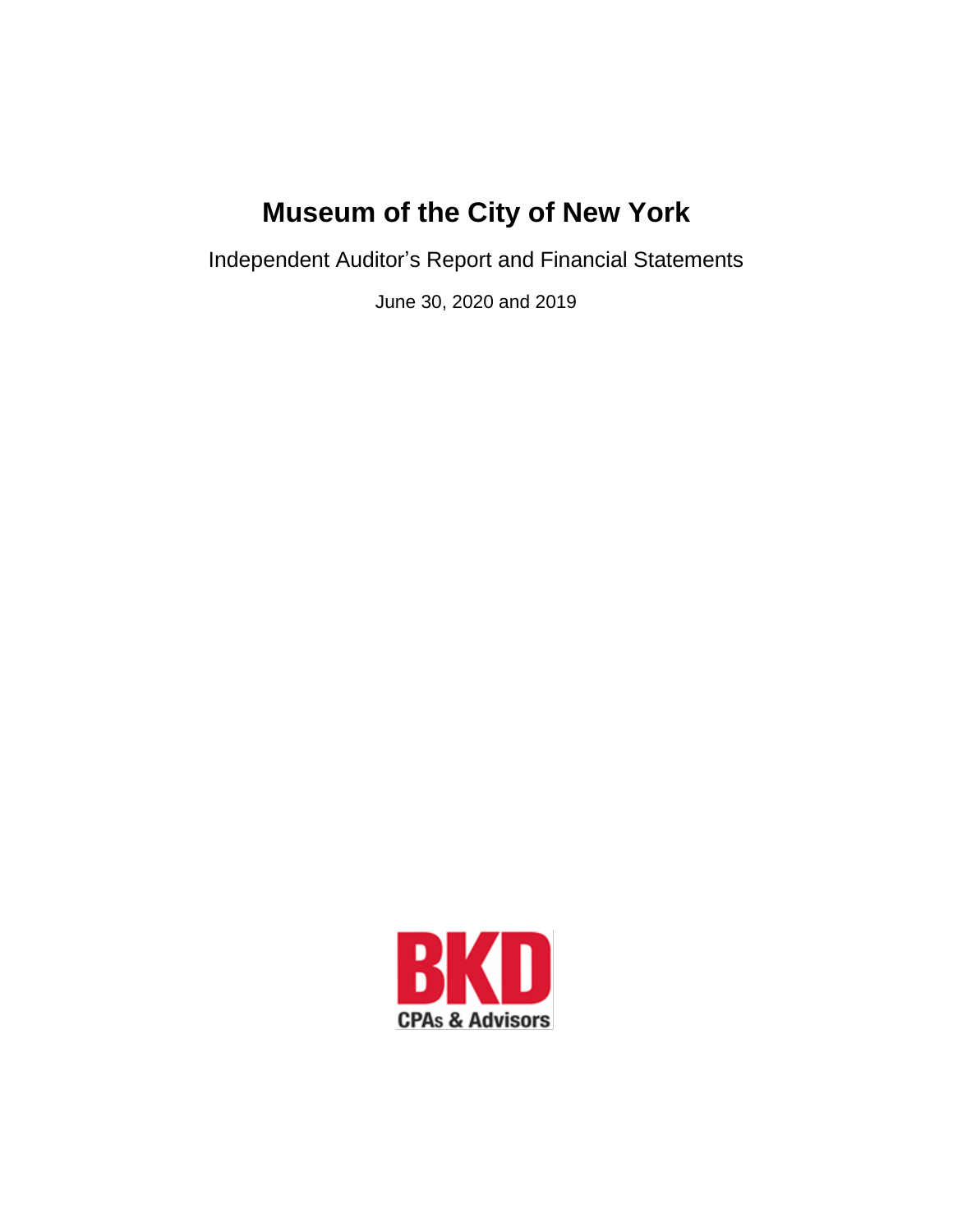# Museum of the City of New York

June 30, 2020 and 2019

# **Contents**

| <b>Financial Statements</b> |  |
|-----------------------------|--|
|                             |  |
|                             |  |
|                             |  |
|                             |  |
|                             |  |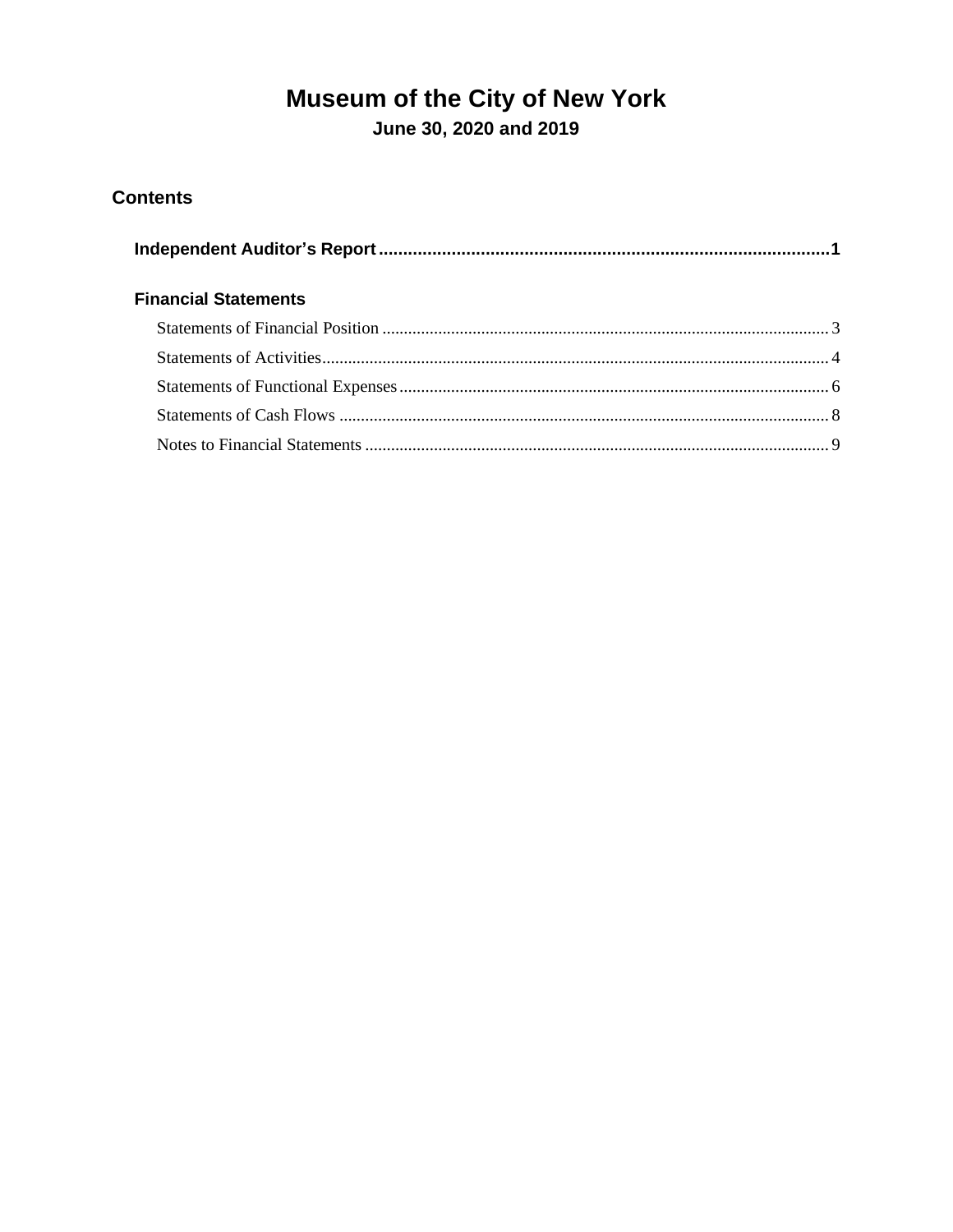

# **Independent Auditor's Report**

<span id="page-2-0"></span>Board of Trustees Museum of the City of New York New York, New York

We have audited the accompanying financial statements of Museum of the City of New York, which comprise the statements of financial position as of June 30, 2020 and 2019, and the related statements of activities, functional expenses and cash flows for the years then ended, and the related notes to the financial statements.

### *Management's Responsibility for the Financial Statements*

Management is responsible for the preparation and fair presentation of these financial statements in accordance with accounting principles generally accepted in the United States of America; this includes the design, implementation and maintenance of internal control relevant to the preparation and fair presentation of financial statements that are free from material misstatement, whether due to fraud or error.

# *Auditor's Responsibility*

Our responsibility is to express an opinion on these financial statements based on our audits. We conducted our audits in accordance with auditing standards generally accepted in the United States of America. Those standards require that we plan and perform the audit to obtain reasonable assurance about whether the financial statements are free from material misstatement.

An audit involves performing procedures to obtain audit evidence about the amounts and disclosures in the financial statements. The procedures selected depend on the auditor's judgment, including the assessment of the risks of material misstatement of the financial statements, whether due to fraud or error. In making those risk assessments, the auditor considers internal control relevant to the entity's preparation and fair presentation of the financial statements in order to design audit procedures that are appropriate in the circumstances, but not for the purpose of expressing an opinion on the effectiveness of the entity's internal control. Accordingly, we express no such opinion. An audit also includes evaluating the appropriateness of accounting policies used and the reasonableness of significant accounting estimates made by management, as well as evaluating the overall presentation of the financial statements.

We believe that the audit evidence we have obtained is sufficient and appropriate to provide a basis for our audit opinion.

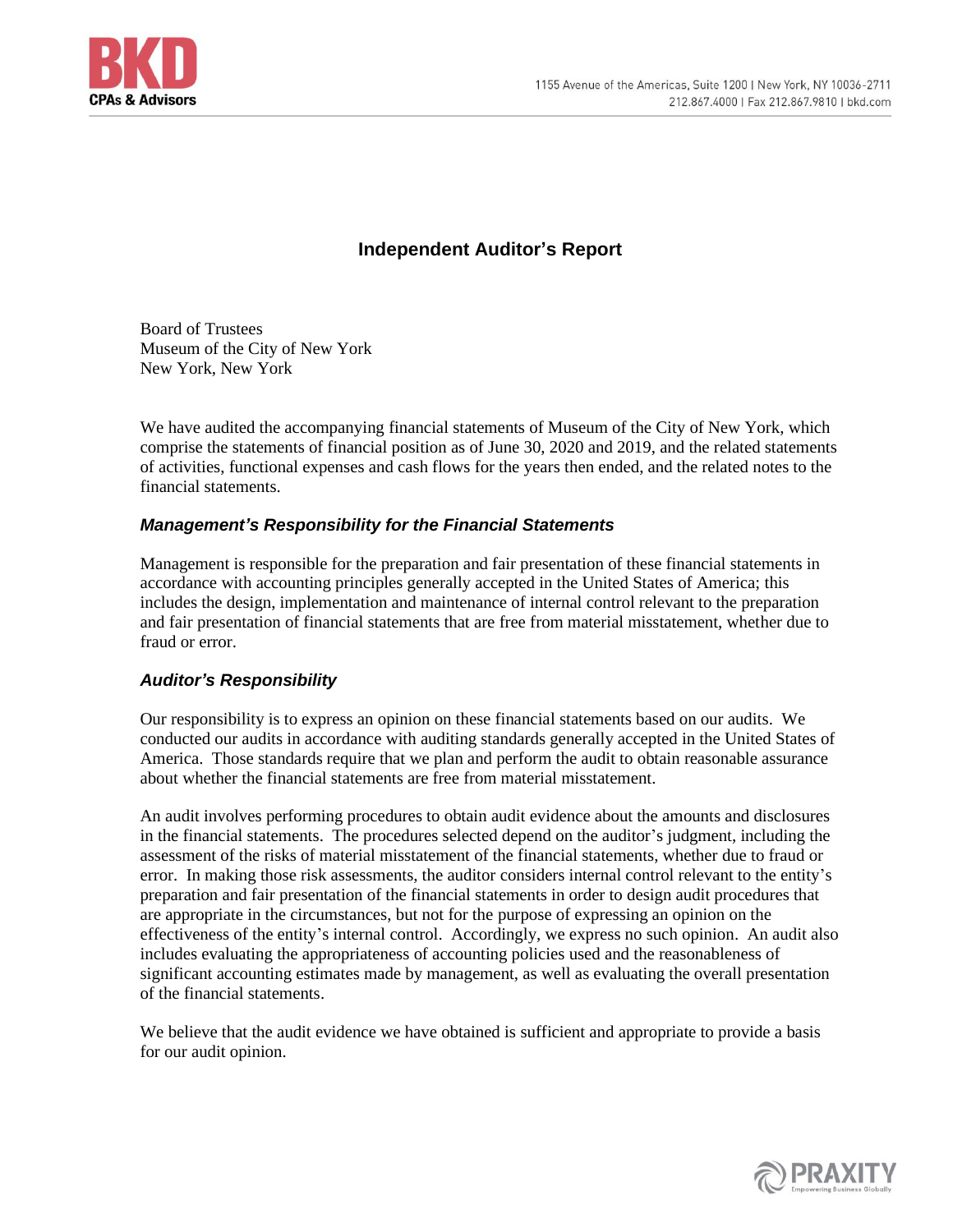Board of Trustees Museum of the City of New York Page 2

# *Opinion*

In our opinion, the financial statements referred to above present fairly, in all material respects, the financial position of Museum of the City of New York as of June 30, 2020 and 2019, and the changes in its net assets and its cash flows for the years then ended in accordance with accounting principles generally accepted in the United States of America.

### *Emphasis of Matter*

As described in *Note 2* to the financial statements, in 2020, Museum of the City of New York adopted new accounting guidance regarding recognition of revenue with customers. Our opinion is not modified with respect to this matter.

**BKD,LLP** 

New York, New York January 7, 2021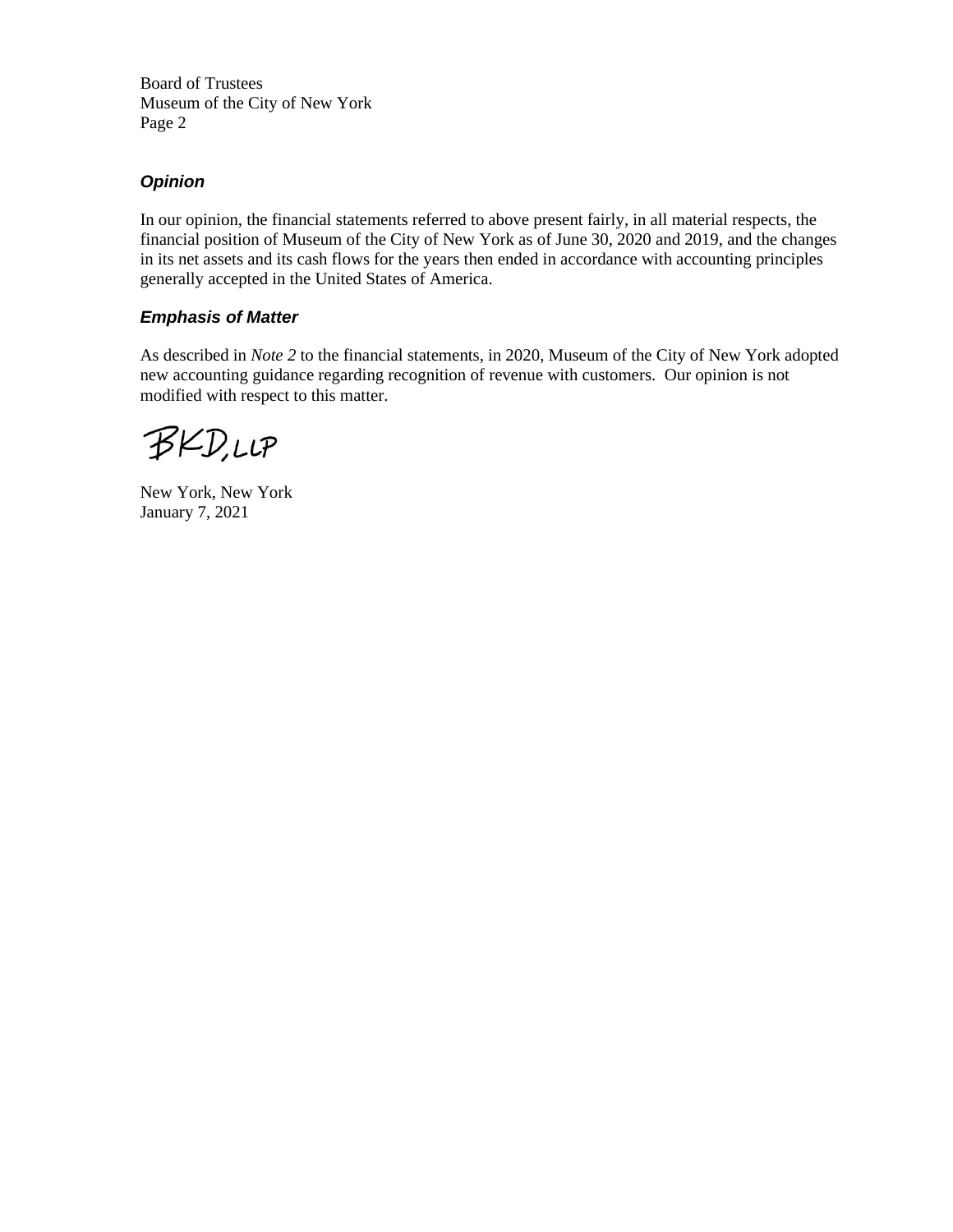# **Museum of the City of New York Statements of Financial Position June 30, 2020 and 2019**

<span id="page-4-0"></span>

|                                          | 2020            | 2019            |
|------------------------------------------|-----------------|-----------------|
| <b>Assets</b>                            |                 |                 |
|                                          |                 |                 |
| Cash and cash equivalents                | \$<br>4,456,571 | 3,731,882<br>\$ |
| Investments                              | 28,281,463      | 30,032,323      |
| Contributions and grants receivable, net | 2,997,582       | 487,274         |
| Prepaid expenses and other assets        | 63,248          | 633,074         |
| Inventory                                | 265,403         | 194,617         |
| Property and equipment, net              | 21,003,540      | 21,622,830      |
| Total assets                             | \$57,067,807    | \$56,702,000    |
|                                          |                 |                 |
| <b>Liabilities and Net Assets</b>        |                 |                 |
|                                          |                 |                 |
| Liabilities                              |                 |                 |
| Accounts payable and accrued expenses    | \$<br>362,266   | \$<br>958,837   |
| Contract liabilities                     | 128,450         | 292,635         |
| Deferred rent                            | 251,740         | 230,491         |
| Loan payable                             | 1,737,755       |                 |
| Total liabilities                        | 2,480,211       | 1,481,963       |
|                                          |                 |                 |
| <b>Net Assets</b>                        |                 |                 |
| Net assets without donor restrictions    |                 |                 |
| Operating                                | 3,323,090       | 3,724,406       |
| Board-designated endowment               | 3,331,256       | 4,880,833       |
| Plant                                    | 21,003,540      | 21,622,830      |
| Net assets without donor restrictions    |                 |                 |
|                                          | 27,657,886      | 30,228,069      |
| Net assets with donor restrictions       |                 |                 |
| Purpose and time restricted              | 3,112,650       | 3,112,800       |
| Perpetual in nature                      | 23,817,060      | 21,879,168      |
|                                          |                 |                 |
| Net assets with donor restrictions       | 26,929,710      | 24,991,968      |
| Total net assets                         | 54,587,596      | 55,220,037      |
|                                          |                 |                 |
| Total liabilities and net assets         | \$57,067,807    | \$56,702,000    |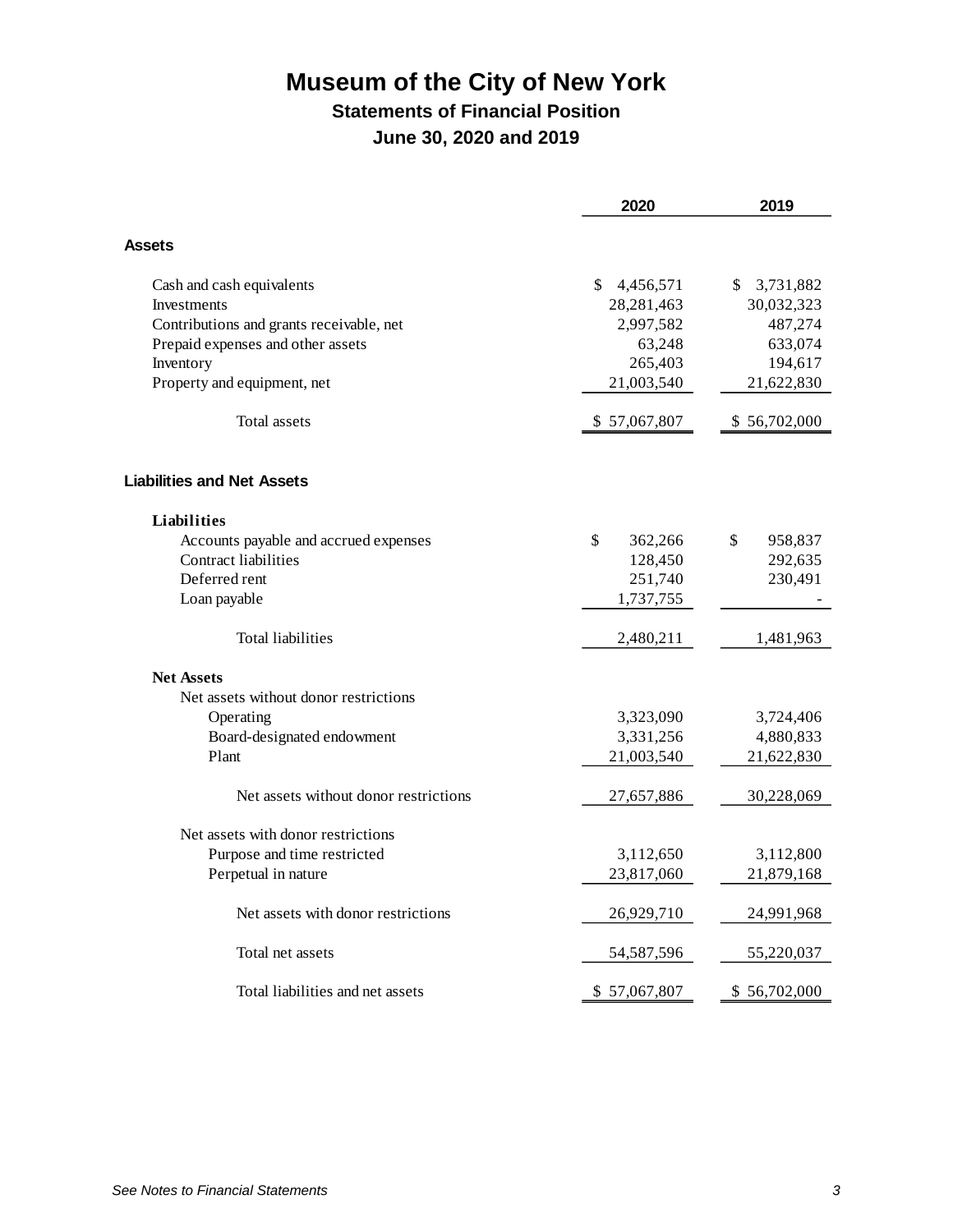# **Museum of the City of New York Statements of Activities Years Ended June 30, 2020 and 2019**

<span id="page-5-0"></span>

|                                          | 2020<br><b>With Donor Restrictions</b> |                     |                            |                    |               |               |  |  |
|------------------------------------------|----------------------------------------|---------------------|----------------------------|--------------------|---------------|---------------|--|--|
|                                          |                                        | Without<br>Donor    | <b>Purpose</b><br>and Time | Perpetual          |               |               |  |  |
|                                          |                                        | <b>Restrictions</b> | Restricted                 | in Nature          | <b>Total</b>  | Total         |  |  |
| <b>Revenues, Gains and Other Support</b> |                                        |                     |                            |                    |               |               |  |  |
| Membership                               |                                        | \$<br>342,786       | $\mathbb{S}$               | $\mathbf{\hat{S}}$ | $\mathcal{S}$ | \$<br>342.786 |  |  |
| Rental fees and other sales              | \$<br>705,349                          |                     |                            |                    |               |               |  |  |
| Cost of sales                            | (35,868)                               | 669,481             |                            |                    |               | 669,481       |  |  |
| Licensing and other fees                 |                                        | 508,535             |                            |                    |               | 508,535       |  |  |
| Museum shop                              | 462,462                                |                     |                            |                    |               |               |  |  |
| Cost of sales                            | (248, 236)                             | 214,226             |                            |                    |               | 214,226       |  |  |
| Investment income (loss)                 | 122,357                                |                     |                            |                    |               |               |  |  |
| Investment fees                          | (128, 348)                             | (236, 494)          | (15, 157)                  | 245,660            | 230,503       | (5,991)       |  |  |
| <b>Educational</b> programs              |                                        | 352,767             |                            |                    |               | 352,767       |  |  |
| Admissions                               |                                        | 641,340             |                            |                    |               | 641,340       |  |  |
| Contributions and grants                 |                                        |                     |                            |                    |               |               |  |  |
| New York City - Department of            |                                        |                     |                            |                    |               |               |  |  |
| <b>Cultural Affairs</b>                  |                                        | 1,791,367           |                            |                    |               | 1,791,367     |  |  |
| New York State – Council on the Arts     |                                        | 160,120             |                            |                    |               | 160,120       |  |  |
| Other grants and contributions           |                                        | 2,283,467           | 2,355,724                  | 2,500,000          | 4,855,724     | 7,139,191     |  |  |
| Special events                           | 1,608,276                              |                     |                            |                    |               |               |  |  |
| Less direct expense of special events    | (267, 817)                             |                     |                            |                    |               |               |  |  |
| Net revenue from special events          |                                        | 1,340,459           |                            |                    |               | 1,340,459     |  |  |
| Net assets released from restrictions    |                                        | 3,148,485           | (2,340,717)                | (807,768)          | (3, 148, 485) |               |  |  |
| Total revenues, gains and                |                                        |                     |                            |                    |               |               |  |  |
| other support                            |                                        | 11,216,539          | (150)                      | 1,937,892          | 1,937,742     | 13,154,281    |  |  |
| <b>Expenses</b>                          |                                        |                     |                            |                    |               |               |  |  |
| Program services                         |                                        |                     |                            |                    |               |               |  |  |
| Museum shop                              |                                        | 390,117             |                            |                    |               | 390,117       |  |  |
| Collections care                         |                                        | 2,663,719           |                            |                    |               | 2,663,719     |  |  |
| <b>Educational programs</b>              |                                        | 1,249,142           |                            |                    |               | 1,249,142     |  |  |
| Renovation and expansion                 |                                        | 22,810              |                            |                    |               | 22,810        |  |  |
| Exhibitions and publications             |                                        | 5,913,913           |                            |                    |               | 5,913,913     |  |  |
| Total program services                   |                                        | 10,239,701          |                            |                    |               | 10,239,701    |  |  |
| Supporting services                      |                                        |                     |                            |                    |               |               |  |  |
| Management and general                   |                                        | 1,703,857           |                            |                    |               | 1,703,857     |  |  |
| Membership and development (fundraising) |                                        | 2,197,296           |                            |                    |               | 2,197,296     |  |  |
| Total supporting services                |                                        | 3,901,153           |                            |                    |               | 3,901,153     |  |  |
|                                          |                                        |                     |                            |                    |               |               |  |  |
| Total expenses                           |                                        | 14,140,854          |                            |                    |               | 14,140,854    |  |  |
| Change in net assets from operations     |                                        | (2,924,315)         | (150)                      | 1,937,892          | 1,937,742     | (986, 573)    |  |  |
| Other nonoperating revenues              |                                        | 354,132             |                            |                    |               | 354,132       |  |  |
| <b>Change in Net Assets</b>              |                                        | (2,570,183)         | (150)                      | 1,937,892          | 1,937,742     | (632, 441)    |  |  |
| Net Assets, Beginning of Year            |                                        | 30,228,069          | 3,112,800                  | 21,879,168         | 24,991,968    | 55,220,037    |  |  |
| Net Assets, End of Year                  |                                        | \$27,657,886        | 3,112,650<br>S             | \$23,817,060       | \$26,929,710  | \$54,587,596  |  |  |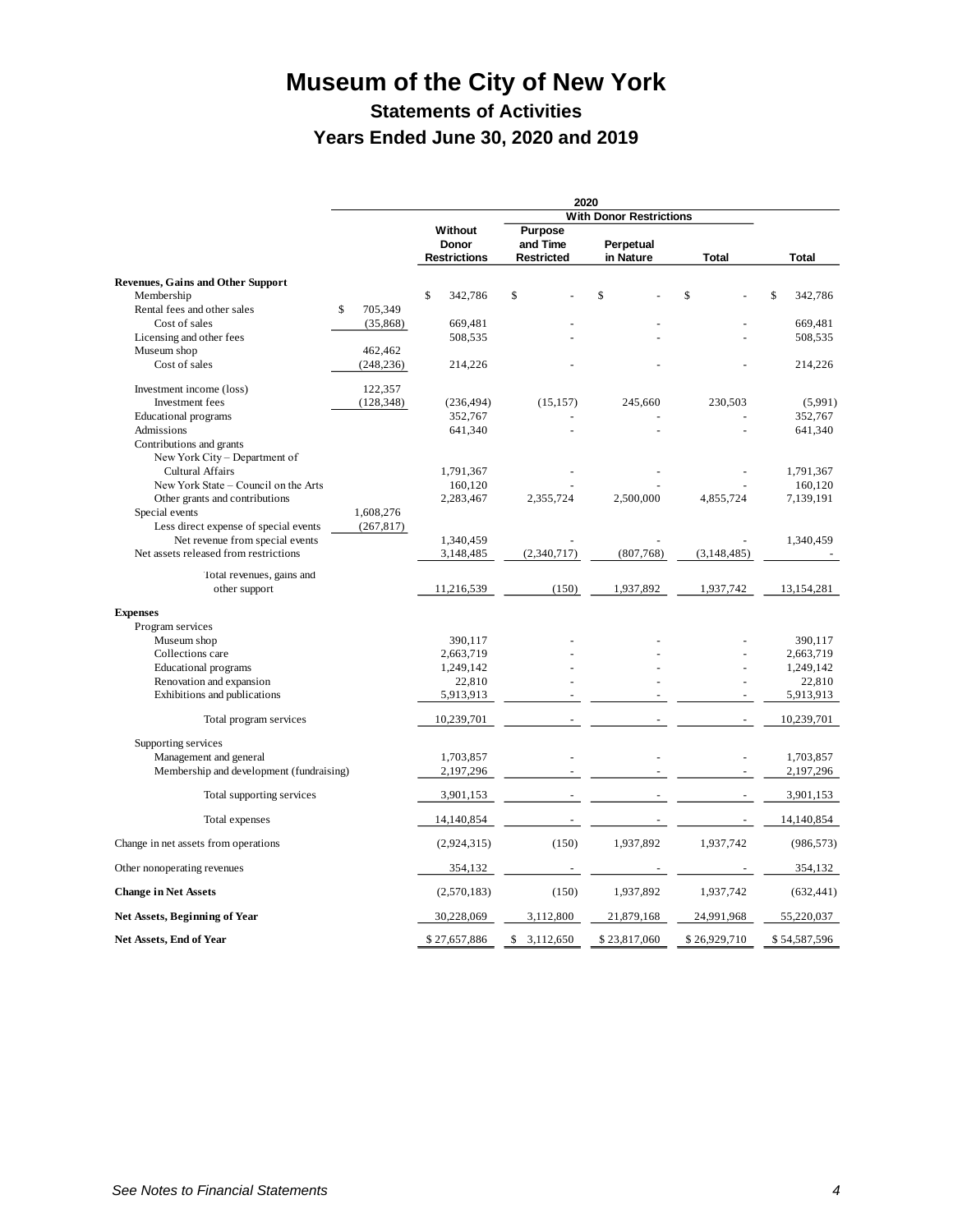# **Museum of the City of New York Statements of Activities (Continued) Years Ended June 30, 2020 and 2019**

|                                          | 2019<br><b>With Donor Restrictions</b> |                               |                            |                    |                |               |  |  |  |
|------------------------------------------|----------------------------------------|-------------------------------|----------------------------|--------------------|----------------|---------------|--|--|--|
|                                          |                                        |                               |                            |                    |                |               |  |  |  |
|                                          |                                        | Without<br>Donor              | <b>Purpose</b><br>and Time | Perpetual          |                |               |  |  |  |
|                                          |                                        | <b>Restrictions</b>           | <b>Restricted</b>          | in Nature          | <b>Total</b>   | Total         |  |  |  |
|                                          |                                        |                               |                            |                    |                |               |  |  |  |
| <b>Revenues, Gains and Other Support</b> |                                        |                               |                            |                    |                |               |  |  |  |
| Membership                               |                                        | $\mathbf{\hat{S}}$<br>486,422 | \$                         | $\mathbf{\hat{S}}$ | \$             | \$<br>486,422 |  |  |  |
| Rental fees and other sales              | \$<br>994,704                          |                               |                            |                    |                |               |  |  |  |
| Cost of sales                            | (63,032)                               | 931,672                       |                            |                    |                | 931,672       |  |  |  |
| Licensing and other fees<br>Museum shop  | 790,788                                | 433,293                       |                            |                    |                | 433,293       |  |  |  |
| Cost of sales                            | (505, 513)                             | 285,275                       |                            |                    |                | 285,275       |  |  |  |
|                                          |                                        |                               |                            |                    |                |               |  |  |  |
| Investment income                        | 1,759,381                              |                               |                            |                    |                |               |  |  |  |
| Investment fees                          | (114, 865)                             | 433,197                       | 137,383                    | 1,073,936          | 1,211,319      | 1,644,516     |  |  |  |
| <b>Educational</b> programs              |                                        | 488,171                       |                            |                    |                | 488,171       |  |  |  |
| Admissions                               |                                        | 1,125,045                     | $\overline{a}$             |                    | $\overline{a}$ | 1,125,045     |  |  |  |
| Contributions and grants                 |                                        |                               |                            |                    |                |               |  |  |  |
| New York City - Department of            |                                        |                               |                            |                    |                |               |  |  |  |
| Cultural Affairs                         |                                        | 1,721,027                     |                            |                    |                | 1,721,027     |  |  |  |
| New York State – Council on the Arts     |                                        | 75,625                        |                            |                    |                | 75,625        |  |  |  |
| Other grants and contributions           |                                        | 2,699,543                     | 1,652,866                  | 800,000            | 2,452,866      | 5,152,409     |  |  |  |
| Special events                           | 3,274,608                              |                               |                            |                    |                |               |  |  |  |
| Less direct expense of special events    | (428, 288)                             |                               |                            |                    |                |               |  |  |  |
| Net revenue from special events          |                                        | 2,846,320                     |                            |                    |                | 2,846,320     |  |  |  |
| Net assets released from restrictions    |                                        | 4,144,860                     | (3,338,200)                | (806, 660)         | (4,144,860)    |               |  |  |  |
| Total revenues, gains                    |                                        |                               |                            |                    |                |               |  |  |  |
| and other support                        |                                        | 15,670,450                    | (1,547,951)                | 1,067,276          | (480, 675)     | 15,189,775    |  |  |  |
| <b>Expenses</b>                          |                                        |                               |                            |                    |                |               |  |  |  |
| Program services                         |                                        |                               |                            |                    |                |               |  |  |  |
| Museum shop                              |                                        | 439,477                       |                            |                    |                | 439,477       |  |  |  |
| Collections care                         |                                        | 3,120,237                     |                            |                    |                | 3,120,237     |  |  |  |
| <b>Educational</b> programs              |                                        | 1,603,125                     |                            |                    |                | 1,603,125     |  |  |  |
| Renovation and expansion                 |                                        | 123,396                       |                            |                    |                | 123,396       |  |  |  |
| Exhibitions and publications             |                                        | 7,062,542                     |                            |                    |                | 7,062,542     |  |  |  |
|                                          |                                        |                               |                            |                    |                |               |  |  |  |
| Total program services                   |                                        | 12,348,777                    |                            |                    |                | 12,348,777    |  |  |  |
| Supporting services                      |                                        |                               |                            |                    |                |               |  |  |  |
| Management and general                   |                                        | 1,834,215                     |                            |                    |                | 1,834,215     |  |  |  |
| Membership and development (fundraising) |                                        | 2,311,006                     |                            |                    |                | 2,311,006     |  |  |  |
| Total supporting services                |                                        | 4,145,221                     |                            |                    |                | 4,145,221     |  |  |  |
| Total expenses                           |                                        | 16,493,998                    |                            |                    |                | 16,493,998    |  |  |  |
| Change in net assets from operations     |                                        | (823, 548)                    | (1,547,951)                | 1,067,276          | (480, 675)     | (1,304,223)   |  |  |  |
| Other nonoperating revenues              |                                        | 32,906                        |                            |                    |                | 32,906        |  |  |  |
| <b>Change in Net Assets</b>              |                                        | (790, 642)                    | (1,547,951)                | 1,067,276          | (480, 675)     | (1,271,317)   |  |  |  |
| <b>Net Assets, Beginning of Year</b>     |                                        | 31,018,711                    | 4,660,751                  | 20,811,892         | 25,472,643     | 56,491,354    |  |  |  |
| Net Assets, End of Year                  |                                        | \$30,228,069                  | \$<br>3,112,800            | \$21,879,168       | \$24,991,968   | \$55,220,037  |  |  |  |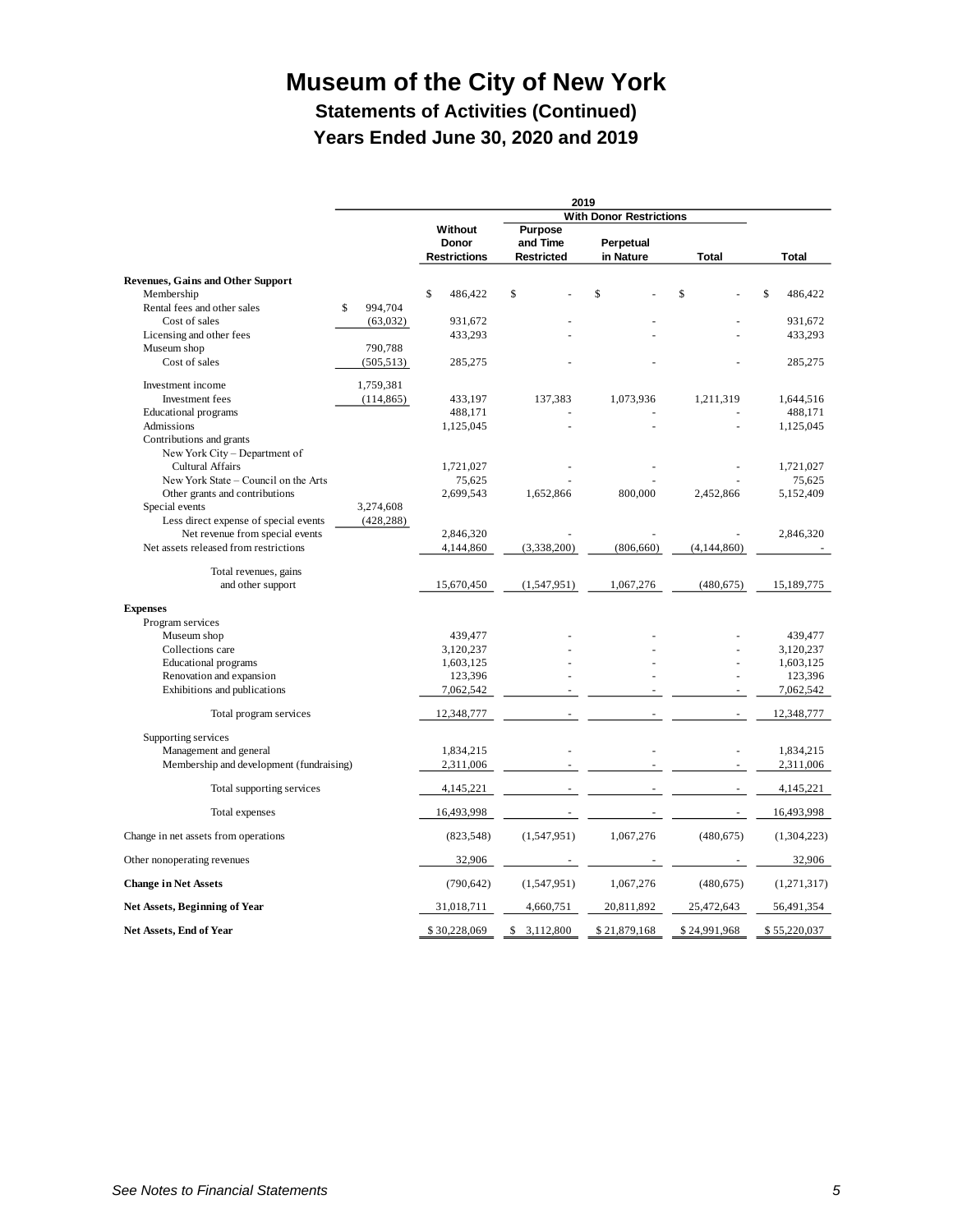# **Museum of the City of New York Statements of Functional Expenses Years Ended June 30, 2020 and 2019**

<span id="page-7-0"></span>

|                                                                                                                                              |               |                       |                            |         |     |                                |    |                                       |                                                  | 2020         |                            |                                                          |                                 |        |              |
|----------------------------------------------------------------------------------------------------------------------------------------------|---------------|-----------------------|----------------------------|---------|-----|--------------------------------|----|---------------------------------------|--------------------------------------------------|--------------|----------------------------|----------------------------------------------------------|---------------------------------|--------|--------------|
|                                                                                                                                              |               |                       |                            |         |     | <b>Program Services</b>        |    |                                       |                                                  |              | <b>Supporting Services</b> |                                                          |                                 |        |              |
|                                                                                                                                              |               | <b>Museum</b><br>Shop | <b>Collections</b><br>Care |         |     | <b>Educational</b><br>Programs |    | Renovation<br>and<br><b>Expansion</b> | <b>Exhibitions</b><br>and<br><b>Publications</b> | <b>Total</b> | Management<br>and General  | <b>Membership</b><br>and<br>Development<br>(Fundraising) | <b>Special</b><br><b>Events</b> |        | <b>Total</b> |
|                                                                                                                                              |               |                       |                            |         |     |                                |    |                                       |                                                  |              |                            |                                                          |                                 |        |              |
| Salaries and related expenses                                                                                                                | \$            | 216,261               | \$1,573,770                |         | \$. | 954,720                        | -S | 12,573                                | \$ 3,350,076                                     | \$ 6,107,400 | \$1,120,543                | \$1,700,450                                              | \$                              |        | \$ 8,928,393 |
| Outside services                                                                                                                             |               | 26,191                |                            | 85,908  |     | 78,762                         |    | 408                                   | 615.975                                          | 807,244      | 103.973                    | 203,545                                                  |                                 |        | 1,114,762    |
| Legal and accounting                                                                                                                         |               | 3,587                 |                            | 260     |     | 319                            |    | 6                                     | 482                                              | 4,654        | 118,462                    | 68                                                       |                                 |        | 123,184      |
| Depreciation and amortization                                                                                                                |               | 75,124                |                            | 173,237 |     | 65,183                         |    | 1,231                                 | 189,733                                          | 504,508      | 70,138                     | 77,863                                                   |                                 |        | 652,509      |
| Public relations                                                                                                                             |               |                       |                            |         |     | 1,280                          |    |                                       | 124,759                                          | 126,039      | 5,143                      | 3,168                                                    |                                 |        | 134,350      |
| Design, shipping and fabrication                                                                                                             |               | 16,714                |                            | 6,305   |     | 4,143                          |    | $\overline{4}$                        | 746,112                                          | 773,278      | 20,674                     | 48,248                                                   |                                 |        | 842,200      |
| Printing                                                                                                                                     |               | 746                   |                            | 10,072  |     | 8,974                          |    | 249                                   | 106,312                                          | 126,353      | 4,235                      | 43,706                                                   |                                 |        | 174,294      |
| Occupancy                                                                                                                                    |               | 15,759                |                            | 578,773 |     | 56,602                         |    | 5,253                                 | 395,650                                          | 1,052,037    | 71,725                     | 56,174                                                   |                                 |        | 1,179,936    |
| Supplies and expenses                                                                                                                        |               | 13,466                |                            | 93,135  |     | 29,578                         |    | 882                                   | 143,052                                          | 280,113      | 21,197                     | 10,886                                                   |                                 | 76,513 | 388,709      |
| Computing services                                                                                                                           |               | 3,350                 |                            | 38,909  |     | 12,636                         |    | 938                                   | 72,394                                           | 128,227      | 9,349                      | 10,335                                                   |                                 |        | 147,911      |
| Cost of sales                                                                                                                                |               | 248,236               |                            |         |     |                                |    |                                       |                                                  | 248,236      | 35,868                     | 1,200                                                    |                                 |        | 285,304      |
| Insurance                                                                                                                                    |               | 3,173                 |                            | 72,235  |     | 11,370                         |    | 1,058                                 | 79,323                                           | 167,159      | 10,048                     | 11,105                                                   |                                 |        | 188,312      |
| Miscellaneous                                                                                                                                |               | 15,746                |                            | 31,115  |     | 25,575                         |    | 208                                   | 90,045                                           | 162,689      | 148,370                    | 30,548                                                   | 191,304                         |        | 532,911      |
| Total expenses                                                                                                                               |               | 638,353               | 2,663,719                  |         |     | 1,249,142                      |    | 22,810                                | 5,913,913                                        | 10,487,937   | 1,739,725                  | 2,197,296                                                | 267,817                         |        | 14,692,775   |
| Less direct cost of special events deducted<br>from revenue on the statements of activities<br>Less cost of sales netted against rental fees |               |                       |                            |         |     |                                |    |                                       |                                                  |              |                            |                                                          | (267, 817)                      |        | (267, 817)   |
| and other sales                                                                                                                              |               |                       |                            |         |     |                                |    |                                       |                                                  |              | (35,868)                   |                                                          |                                 |        | (35,868)     |
| Less cost of sales netted against museum<br>shop income                                                                                      |               | (248, 236)            |                            |         |     |                                |    |                                       |                                                  | (248, 236)   |                            |                                                          |                                 |        | (248, 236)   |
| Total expenses reported by function<br>on the statements of activities                                                                       | <sup>\$</sup> | 390,117               | \$ 2,663,719               |         |     | \$1,249,142                    | -S | 22,810                                | \$ 5,913,913                                     | \$10,239,701 | \$1,703,857                | \$2,197,296                                              | -S                              |        | \$14,140,854 |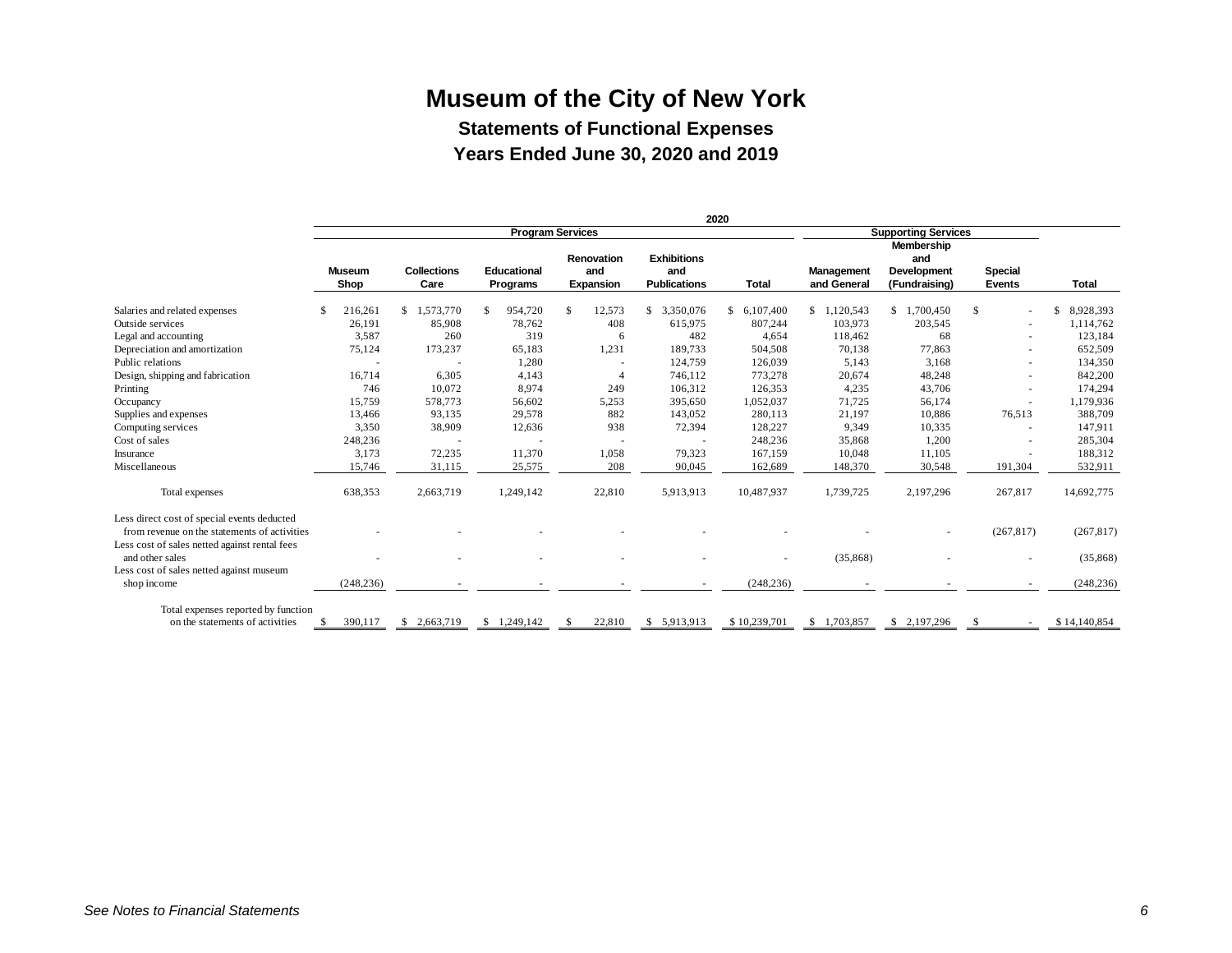# **Museum of the City of New York Statements of Functional Expenses (Continued) Years Ended June 30, 2020 and 2019**

|                                                                                                                                              | 2019                     |            |                            |                                |                                |         |                                                  |                 |                           |                                                   |                                 |              |  |
|----------------------------------------------------------------------------------------------------------------------------------------------|--------------------------|------------|----------------------------|--------------------------------|--------------------------------|---------|--------------------------------------------------|-----------------|---------------------------|---------------------------------------------------|---------------------------------|--------------|--|
|                                                                                                                                              | <b>Program Services</b>  |            |                            |                                |                                |         |                                                  |                 |                           | <b>Supporting Services</b>                        |                                 |              |  |
|                                                                                                                                              | <b>Museum</b><br>Shop    |            | <b>Collections</b><br>Care | <b>Educational</b><br>Programs | Renovation<br>and<br>Expansion |         | <b>Exhibitions</b><br>and<br><b>Publications</b> | <b>Total</b>    | Management<br>and General | Membership<br>and<br>Development<br>(Fundraising) | <b>Special</b><br><b>Events</b> | <b>Total</b> |  |
| Salaries and related expenses                                                                                                                | S.                       | 265,526    | \$1.829,725                | \$1,194,362                    | \$.                            | 100,791 | \$4,243,405                                      | 7,633,809<br>S. | \$1.261,056               | \$1.865,330                                       | \$                              | \$10,760,195 |  |
| Outside services                                                                                                                             |                          | 7,075      | 68,157                     | 147,802                        |                                | 2,583   | 441,130                                          | 666,747         | 162,156                   | 121,707                                           |                                 | 950,610      |  |
| Legal and accounting                                                                                                                         |                          |            |                            |                                |                                |         |                                                  |                 | 109.410                   |                                                   |                                 | 109,410      |  |
| Depreciation and amortization                                                                                                                |                          | 81,129     | 153,682                    | 87,166                         |                                | 7,063   | 284,967                                          | 614,007         | 69,593                    | 66,669                                            |                                 | 750,269      |  |
| Public relations                                                                                                                             |                          | 15         | 249                        | 4,327                          |                                | 5       | 211,357                                          | 215,953         | 7,730                     | 4,566                                             |                                 | 228,249      |  |
| Design, shipping and fabrication                                                                                                             |                          | 17,464     | 36,944                     | 6,316                          |                                | 463     | 886,198                                          | 947,385         | 7,323                     | 43,678                                            |                                 | 998,386      |  |
| Printing                                                                                                                                     |                          | 753        | 10,214                     | 5,160                          |                                | 251     | 80,923                                           | 97,301          | 3,615                     | 60,494                                            |                                 | 161,410      |  |
| Occupancy                                                                                                                                    |                          | 13,571     | 575,028                    | 48,713                         |                                | 4,524   | 339,366                                          | 981,202         | 43,058                    | 47,582                                            |                                 | 1,071,842    |  |
| Supplies and expenses                                                                                                                        |                          | 17,474     | 275,501                    | 44,398                         |                                | 1,723   | 217,694                                          | 556,790         | 44,738                    | 13,094                                            | 48,608                          | 663,230      |  |
| Computing services                                                                                                                           |                          | 5,324      | 65,871                     | 17,723                         |                                | 1,642   | 129,176                                          | 219,736         | 15,614                    | 17,190                                            |                                 | 252,540      |  |
| Cost of sales                                                                                                                                |                          | 505,513    |                            |                                |                                | ٠.      | 892                                              | 506,405         | 63,032                    | 4,444                                             |                                 | 573,881      |  |
| Insurance                                                                                                                                    |                          | 3,200      | 57,895                     | 11,465                         |                                | 1,067   | 81,875                                           | 155,502         | 10,132                    | 11,199                                            |                                 | 176,833      |  |
| Miscellaneous                                                                                                                                |                          | 27,946     | 46,971                     | 35,693                         |                                | 3,284   | 145,559                                          | 259,453         | 99,790                    | 55,053                                            | 379,680                         | 793,976      |  |
| Total expenses                                                                                                                               | 944,990                  |            | 3,120,237                  | 1,603,125                      |                                | 123,396 | 7,062,542                                        | 12,854,290      | 1,897,247                 | 2,311,006                                         | 428,288                         | 17,490,831   |  |
| Less direct cost of special events deducted<br>from revenue on the statements of activities<br>Less cost of sales netted against rental fees |                          |            |                            |                                |                                |         |                                                  |                 |                           |                                                   | (428, 288)                      | (428, 288)   |  |
| and other sales                                                                                                                              |                          |            |                            |                                |                                |         |                                                  |                 | (63,032)                  |                                                   |                                 | (63,032)     |  |
| Less cost of sales netted against museum<br>shop income                                                                                      |                          | (505, 513) |                            |                                |                                |         |                                                  | (505, 513)      |                           |                                                   |                                 | (505, 513)   |  |
| Total expenses reported by function<br>on the statements of activities                                                                       | 439,477<br><sup>\$</sup> |            | \$3,120,237                | \$1,603,125                    | -S                             | 123,396 | \$ 7,062,542                                     | \$12,348,777    | \$1,834,215               | \$2,311,006                                       | -S                              | \$16,493,998 |  |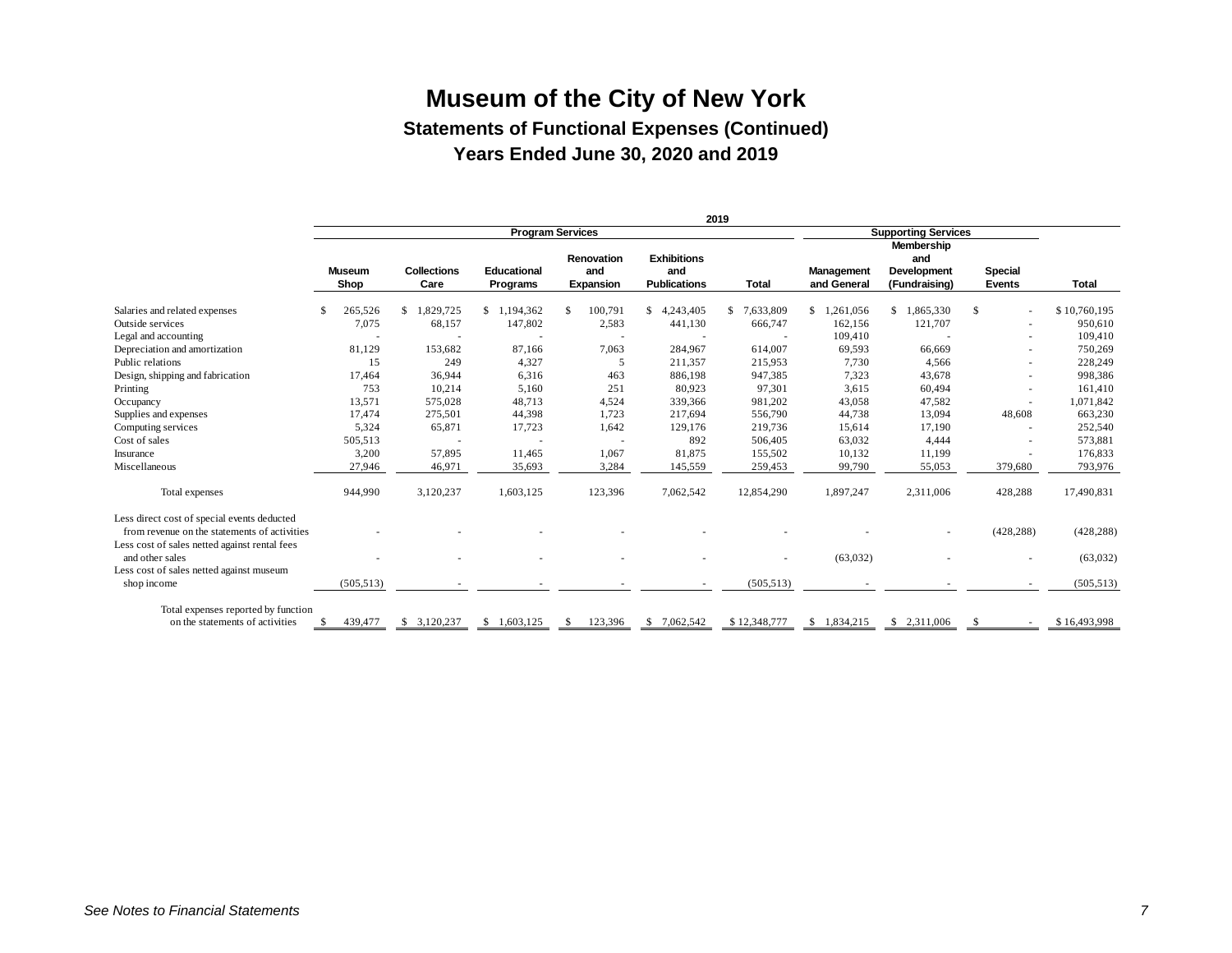# **Museum of the City of New York Statements of Cash Flows Years Ended June 30, 2020 and 2019**

<span id="page-9-0"></span>

|                                                                 | 2020             | 2019            |
|-----------------------------------------------------------------|------------------|-----------------|
|                                                                 |                  |                 |
| <b>Operating Activities</b><br>Change in net assets             | \$<br>(632, 441) | (1,271,317)     |
|                                                                 |                  | \$              |
| Items not requiring (providing) operating cash flows            |                  |                 |
| Depreciation and amortization                                   | 652,509          | 750,269         |
| Investment losses (gains)                                       | 220,083          | (1,391,914)     |
| Contributions restricted for long-term investment               | (1,030,000)      | (800,000)       |
| Interest and dividends restricted for long-term investment      | (159, 442)       | (195, 406)      |
| Changes in                                                      |                  |                 |
| Contributions and grants receivable                             | (2,510,308)      | 792,848         |
| Prepaid expenses and other assets                               | 569,826          | (89, 506)       |
| Inventory                                                       | (70, 786)        | 19,690          |
| Accounts payable and accrued expenses                           | (596, 571)       | 5,736           |
| Deferred revenue                                                | (164, 185)       | 49,110          |
| Deferred rent                                                   | 21,249           | 31,205          |
| Net cash used in operating activities                           | (3,700,066)      | (2,099,285)     |
| <b>Investing Activities</b>                                     |                  |                 |
| Purchase of property and equipment                              | (33,219)         | (16,743)        |
| Purchase of investments                                         | (11,856,254)     | (6,002,445)     |
| Proceeds from sale of investments                               | 13,387,031       | 6,778,102       |
| Net cash provided by investing activities                       | 1,497,558        | 758,914         |
| <b>Financing Activities</b>                                     |                  |                 |
| Proceeds from contributions restricted for long-term investment | 1,030,000        | 800,000         |
| Interest and dividends restricted for long-term investment      | 159,442          | 195,406         |
| Proceeds from loans payable                                     | 1,737,755        |                 |
| Net cash provided by financing activities                       | 2,927,197        | 995,406         |
| Increase (Decrease) in Cash and Cash Equivalents                | 724,689          | (344, 965)      |
| Cash and Cash Equivalents, Beginning of Year                    | 3,731,882        | 4,076,847       |
| Cash and Cash Equivalents, End of Year                          | \$<br>4,456,571  | 3,731,882<br>\$ |
| <b>Supplemental Cash Flows Information</b>                      |                  |                 |
| Unrelated business income tax paid                              | \$<br>407        | \$<br>21,065    |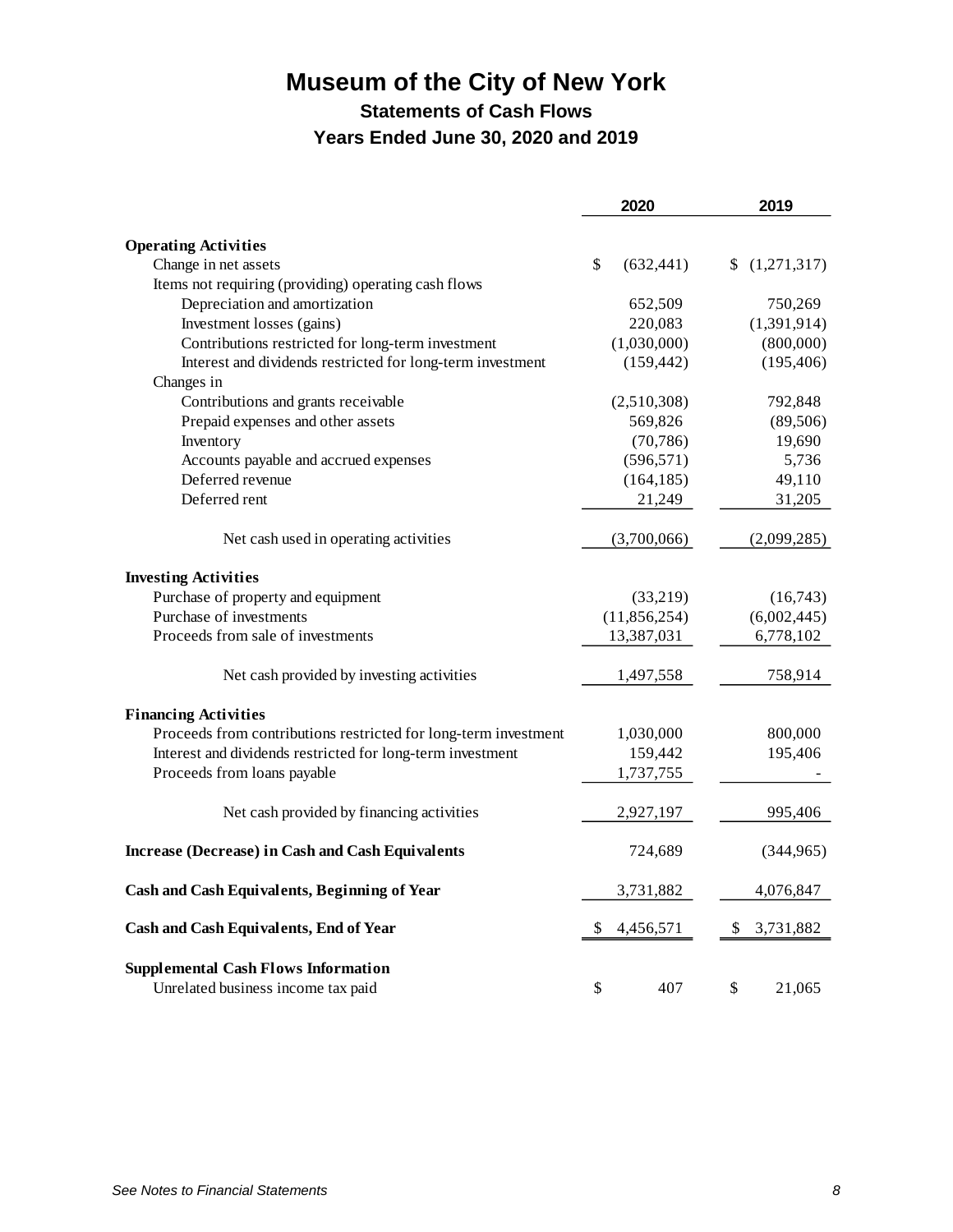# <span id="page-10-0"></span>**Note 1: Nature of Operations and Summary of Significant Accounting Policies**

#### *Nature of Operations*

Museum of the City of New York, Inc. (the Museum) celebrates and interprets New York City (the City), educating the public about its distinctive character, especially its heritage of diversity, opportunity, and perpetual transformation. Founded in 1923 as a private, non-profit corporation, the Museum connects the past, present, and future of the City. It serves the people of New York and visitors from around the world through exhibitions, school and public programs, publications, and collections.

The Museum is located at 1220 Fifth Avenue, New York, N.Y.

The Museum's primary sources of revenues are contributions and grants as well as net revenue from special events. The Museum also operates a gift shop that earns additional revenues.

Due to the spread of the COVID-19 coronavirus, the Museum was closed for the duration from March through August 2020. As a result, certain operations of the Museum were shut down and reduction of workforce was in effect.

#### *Use of Estimates*

The preparation of financial statements in conformity with accounting principles generally accepted in the United States of America requires management to make estimates and assumptions that affect the reported amounts of assets and liabilities and disclosure of contingent assets and liabilities at the date of the financial statements and the reported amounts of revenues, expenses gains, losses and other changes in net assets during the reporting period. Actual results could differ from those estimates.

### *Cash Equivalents*

The Museum considers all liquid investments with original maturities of three months or less to be cash equivalents. Uninvested cash and cash equivalents included in investment accounts, including endowment accounts, are not considered to be cash and cash equivalents on the statements of financial position and cash flows. Operating and deposit accounts restricted internally by the Board are considered to be cash and cash equivalents on the statements of financial position and cash flows. At June 30, 2020 and 2019, cash equivalents consisted primarily of money market accounts with brokers.

At June 30, 2020, the Museum's cash accounts exceeded federally insured limits by approximately \$4,165,000.

#### *Investments and Investment Return*

The Museum measures securities, other than investments that qualify for the equity method of accounting, at fair value. Investments in private equity funds and hedge funds are recorded at net asset value (NAV), as a practical expedient, to determine fair value of the investments.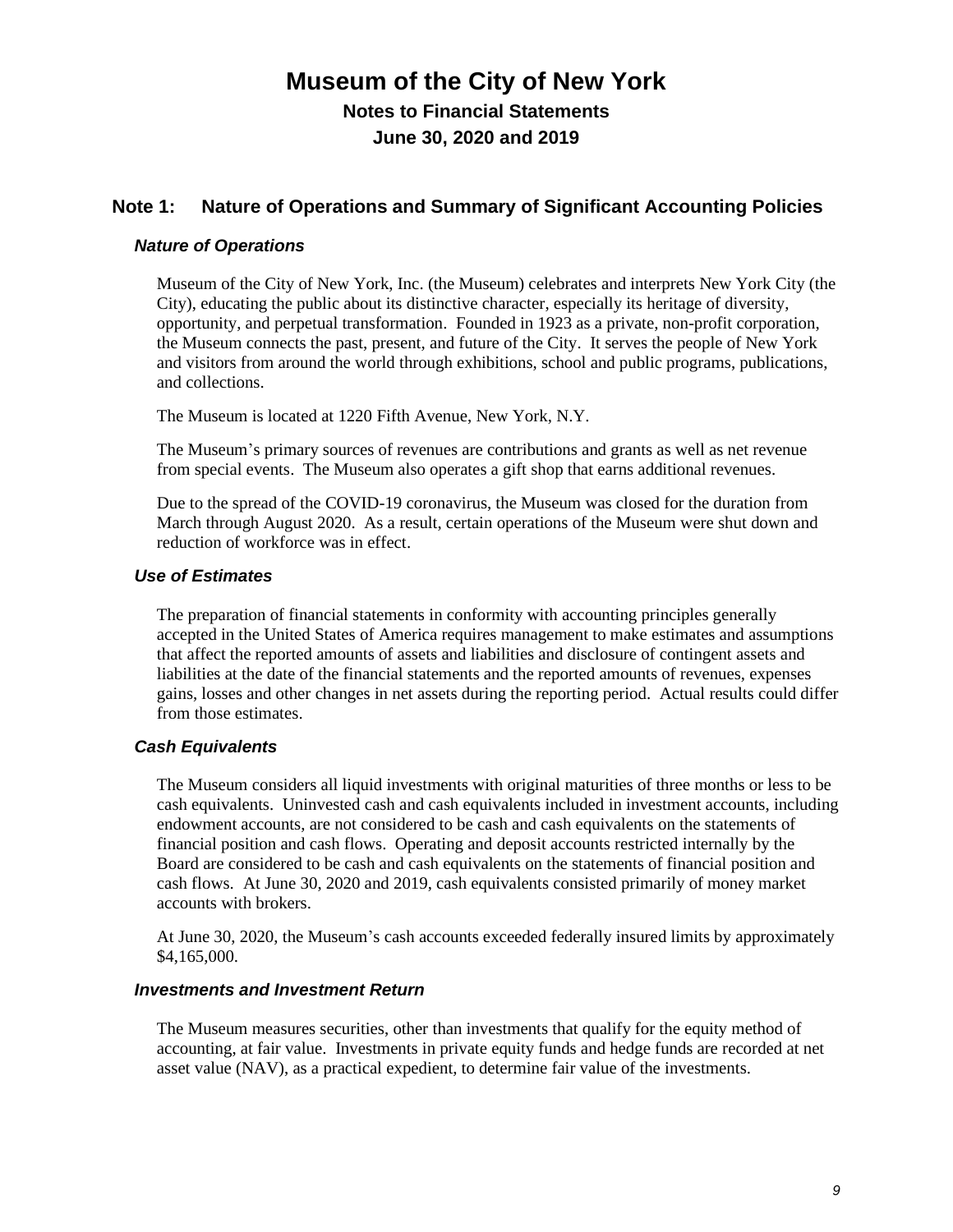Investment return includes dividend, interest and other investment income; realized and unrealized gains and losses on investments carried at fair value; and realized gains and losses on other investments, less external and direct internal investment expenses. Gains and losses on the sale of securities are recorded on the trade date and are determined using the specific identification method.

Investment return is reflected in the statements of activities with or without donor restrictions based upon the existence and nature of any donor or legally imposed restrictions.

The Museum maintains pooled investment accounts for its endowments. Investment income and realized and unrealized gains and losses from securities in the pooled investment accounts are allocated monthly to the individual endowments based on the relationship of the fair value of the interest of each endowment to the total fair value of the pooled investment accounts, as adjusted for additions to or deductions from those accounts.

### *Allowance for Doubtful Accounts*

The Museum provides an allowance for doubtful accounts, which is based upon a review of outstanding receivables, historical collection information and existing economic conditions. Delinquent receivables are written off based on individual credit evaluation and specific circumstances of the customer.

At June 30, 2020 and 2019, the Museum did not have any allowance for doubtful accounts.

#### *Inventory*

Inventory consists of finished goods held for sale in connection with the Museum's gift shop operation. Costs of goods sold are determined using the first-in, first-out (FIFO) method. FIFO inventories are stated at the lower of cost and net realizable value for 2020 and 2019.

#### *Property and Equipment*

Property and equipment acquisitions over \$5,000 are stated at cost, less accumulated depreciation and amortization. Depreciation and amortization is charged to expense on the straight-line basis over the estimated useful life of each asset. Leasehold improvements are amortized over the shorter of the lease term or respective estimated useful lives.

The estimated useful lives for each major depreciable classification of property and equipment are as follows:

| Building improvements   | 50 years  |
|-------------------------|-----------|
| Furniture and equipment | 5 years   |
| Computer equipment      | 2-3 years |
| Leasehold improvements  | 10 years  |

The buildings occupied by the Museum are constructed on properties owned by the City and the Museum. Title to the buildings are held by the City; however, under an agreement with the City, the Museum has exclusive rights to use the facility.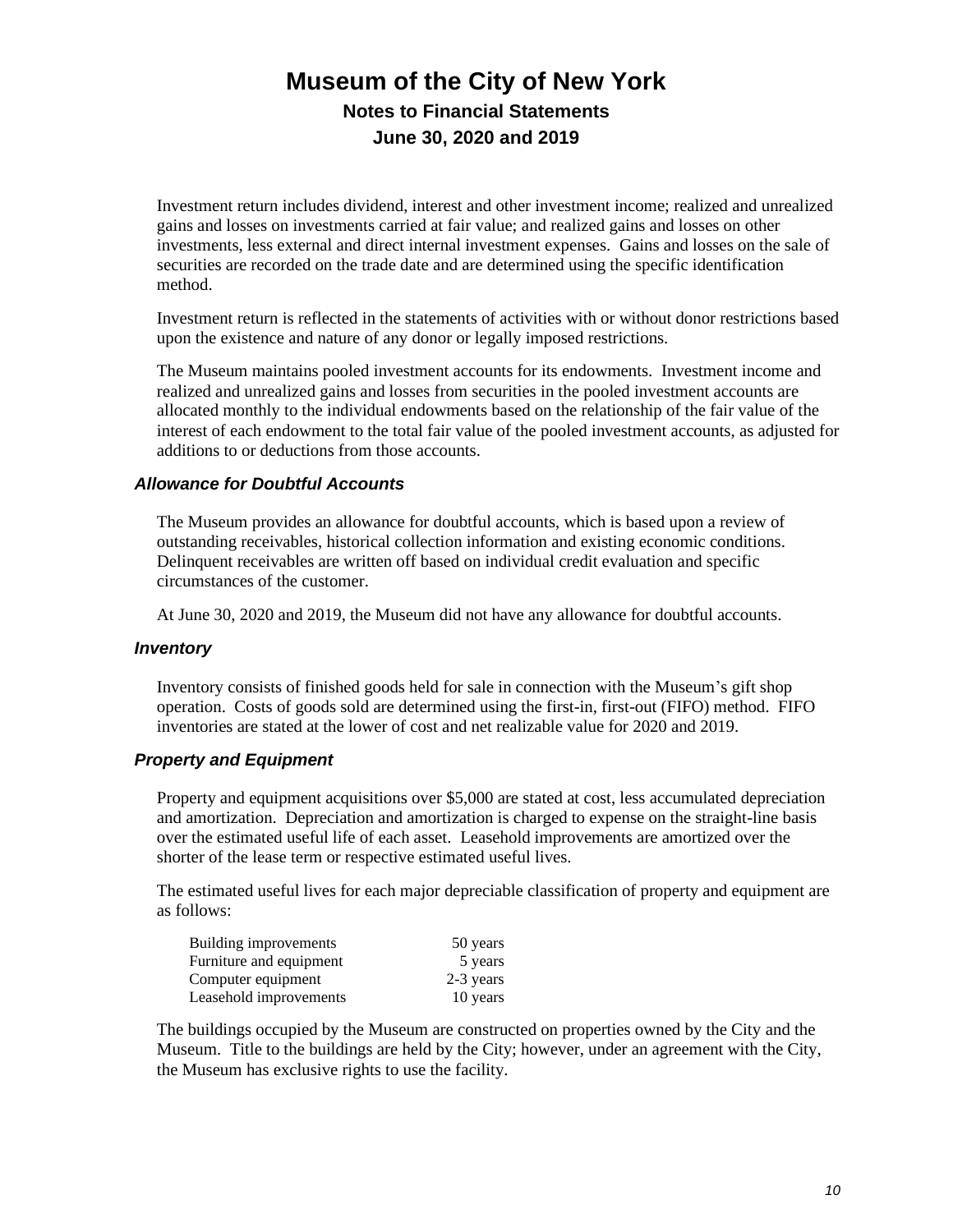The City as owner of certain of the Museum's land and of all its buildings, also at times directly contracts for, manages, and pays the cost of certain capital projects. Those costs are not reflected in the financial statements.

### *Long-Lived Asset Impairment*

The Museum evaluates the recoverability of the carrying value of long-lived assets whenever events or circumstances indicate the carrying amount may not be recoverable. If a long-lived asset is tested for recoverability and the undiscounted estimated future cash flows expected to result from the use and eventual disposition of the asset is less than the carrying amount of the asset, the asset cost is adjusted to fair value and an impairment loss is recognized as the amount by which the carrying amount of a long-lived asset exceeds its fair value.

No asset impairment was recognized during the years ended June 30, 2020 and 2019.

### *Collections*

The Museum's collections, which were acquired through purchases and contributions since its inception, are not recognized as assets on the statements of financial position. Purchases of collection items are recorded as decreases in net assets without donor restrictions in the year in which the items are acquired, or as net assets with donor restrictions if the assets used to purchase the items are restricted by donors. Contributed collection items are not reflected on the financial statements. As a matter of policy, proceeds from deaccessions shall be used to fund the purchase of other images or objects or the direct care of collections and are reflected as increases in the appropriate net asset classes. Detailed inventory records, however, are maintained for collections. The value of the collection is not readily determinable and the Museum is not fully insured for the cost of its replacement. The Museum strives to preserve and maintain its collection.

### *Contract Liabilities*

Revenue from rental fees for events occurring in future periods are deferred and recognized according to the rental agreement. All contract liabilities are expected to be recognized into revenue in the following year.

#### *Net Assets*

Net assets, revenues, gains and losses are classified based on the existence or absence of donor or grantor restrictions.

Net assets without donor restrictions are available for use in general operations and not subject to donor or certain grantor restrictions. The governing board has designated, from net assets without donor or certain grantor restrictions, net assets for a board-designated endowment.

Net assets with donor restrictions are subject to donor or certain grantor restrictions. Some restrictions are temporary in nature, such as those that will be met by the passage of time or other events specified by the donor. Other restrictions are perpetual in nature, where the donor or grantor stipulates that resources be maintained in perpetuity.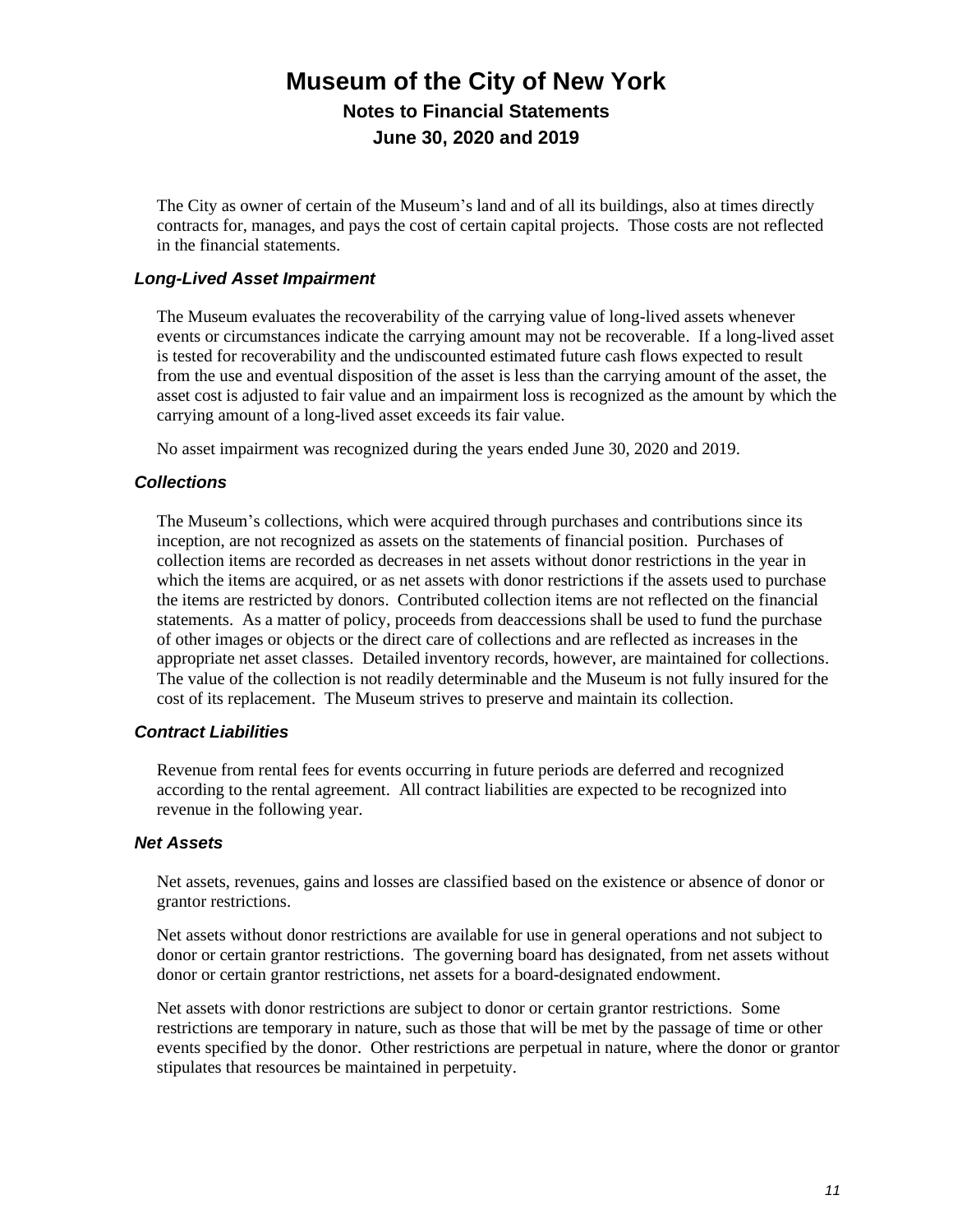### *Contributions*

Contributions are provided to the Museum either with or without restrictions placed on the gift by the donor. Revenues and net assets are separately reported to reflect the nature of those gifts – with or without donor restrictions. The value recorded for each contribution is recognized as follows:

| <b>Nature of the Gift</b>                                                                            | <b>Value Recognized</b>                                                                                                       |  |  |  |  |  |
|------------------------------------------------------------------------------------------------------|-------------------------------------------------------------------------------------------------------------------------------|--|--|--|--|--|
| Conditional gifts, with or without restriction                                                       |                                                                                                                               |  |  |  |  |  |
| Gifts that depend on the Museum<br>overcoming a donor-imposed barrier to be<br>entitled to the funds | Not recognized until the gift becomes<br>unconditional, <i>i.e.</i> , the donor-imposed<br>barrier is met                     |  |  |  |  |  |
| Unconditional gifts, with or without restriction                                                     |                                                                                                                               |  |  |  |  |  |
| Received at date of $g$ ift – cash and other<br>assets                                               | Fair value                                                                                                                    |  |  |  |  |  |
| Received at date of $g$ ift – property,<br>equipment and long-lived assets                           | Estimated fair value                                                                                                          |  |  |  |  |  |
| Expected to be collected within one year                                                             | Net realizable value                                                                                                          |  |  |  |  |  |
| Collected in future years                                                                            | Initially reported at fair value determined<br>using the discounted present value of<br>estimated future cash flows technique |  |  |  |  |  |

In addition to the amount initially recognized, revenue for unconditional gifts to be collected in future years is also recognized each year as the present-value discount is amortized using the levelyield method.

When a donor-stipulated time restriction ends or purpose restriction is accomplished, net assets with donor restrictions are reclassified to net assets without donor restrictions and reported in the statements of activities as net assets released from restrictions. Absent explicit donor stipulations for the period of time that long-lived assets must be held, expirations of restrictions for gifts of land, buildings, equipment and other long-lived assets are reported when those assets are placed in service.

Gifts and investment income that are originally restricted by the donor and for which the restriction is met in the same time period the gift is received are recorded as revenue with donor restrictions and then released from restriction.

Conditional contributions and investment income having donor stipulations which are satisfied in the period the gift is received and the investment income is earned are recorded as revenue with donor restrictions and then released from restriction.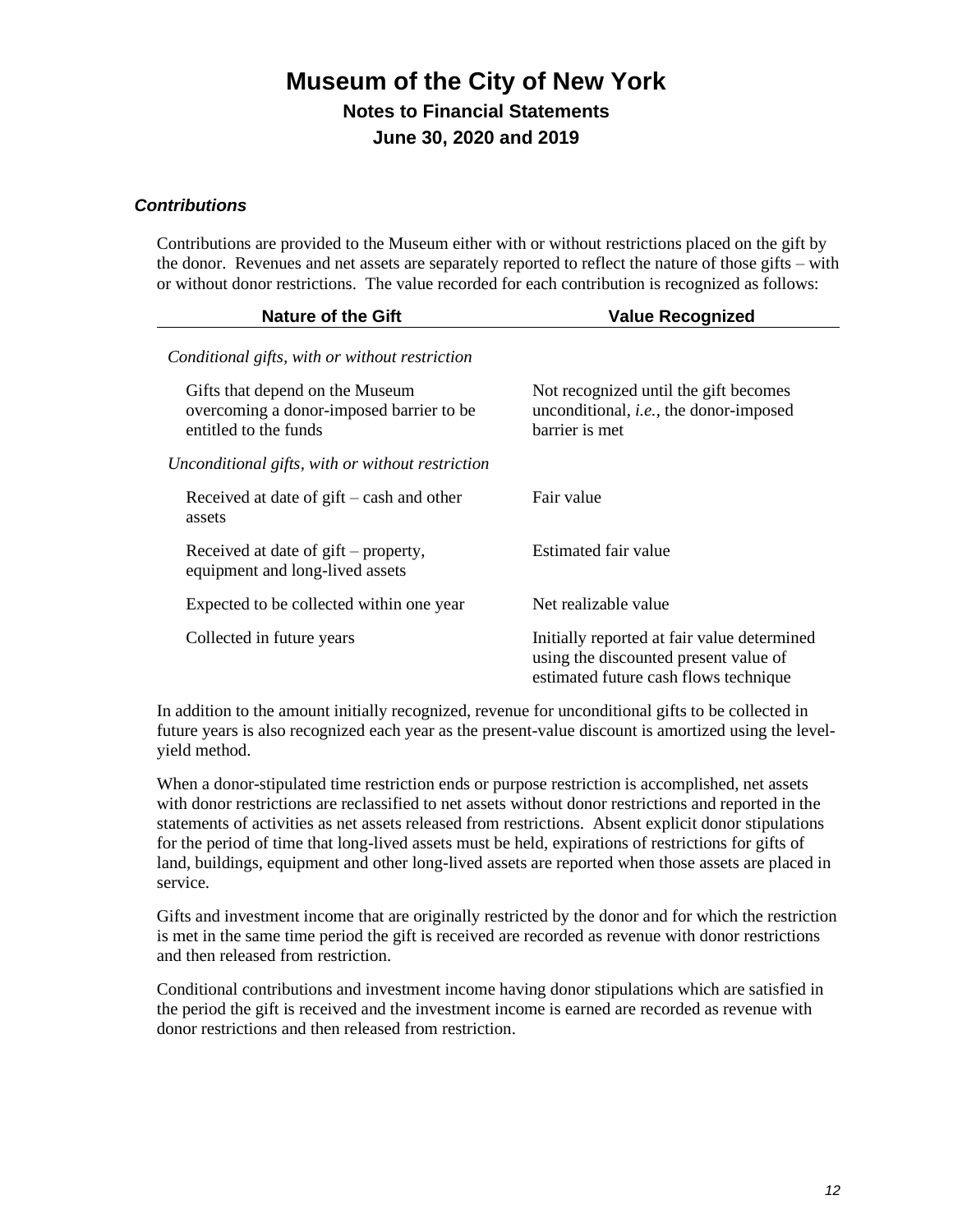### *Revenue Recognition*

As referenced in *Note 9*, licensing, rental and other fees, museum shop and admissions, educational programs, and special events revenues are recognized as the Museum satisfies performance obligations under its contracts. Revenue is reported at the estimated transaction price or amount that reflects the consideration to which the Museum expects to be entitled in exchange for providing goods or services. The Museum determines the transaction price based on standard charges for goods and services provided.

### *Government Grants*

Support funded by grants is recognized as the Museum performs the contracted services or incurs outlays eligible for reimbursement under the grant agreements. Grant activities and outlays are subject to audit and acceptance by the granting agency and, as a result of such audit, adjustments could be required.

### *Contributed Services*

Contributions of services are recognized as revenue at their estimated fair value only when the services received create or enhance nonfinancial assets or require specialized skills possessed by the individuals providing the service and the service would typically need to be purchased if not donated. Contribution revenue recognized from contributed services for museum docents and guides totaled \$56,837 and \$88,632 for the years ended June 30, 2020 and 2019, respectively. The related expenses are included in outside services on the statements of functional expenses. In addition, contribution revenue from donated legal services was \$60,281 and \$44,038 for the years ended June 30, 2020 and 2019, respectively. The related expenses are included on legal and accounting on the statements of functional expenses. Contributed services have been included in other grants and contributions on the statements of activities.

### *In-Kind Contributions*

In addition to receiving cash contributions, the Museum receives in-kind contributions of utilities from the New York City Department of Cultural Affairs (DCA). It is the policy of the Museum to record the estimated fair value of certain in-kind donations as an expense in its financial statements, and similarly increase contribution revenue by a like amount. For the years ended June 30, 2020 and 2019, \$510,943 and \$513,568, respectively, was received in in-kind contributions. The revenue is included in contributions and grants on the statements of activities and the related expenses are included in occupancy on the statements of functional expenses.

# *Special Events*

The Museum conducts special events in which a portion of the gross proceeds paid by the participant represents payment for the direct cost of the benefits received by the participant at the event. All proceeds received are recorded as special events revenues in the accompanying financial statements.

### *Taxes Collected from Customers and Remitted to Governmental Authorities*

Taxes collected from customers and remitted to governmental authorities are presented in the accompanying statements of activities on a net basis.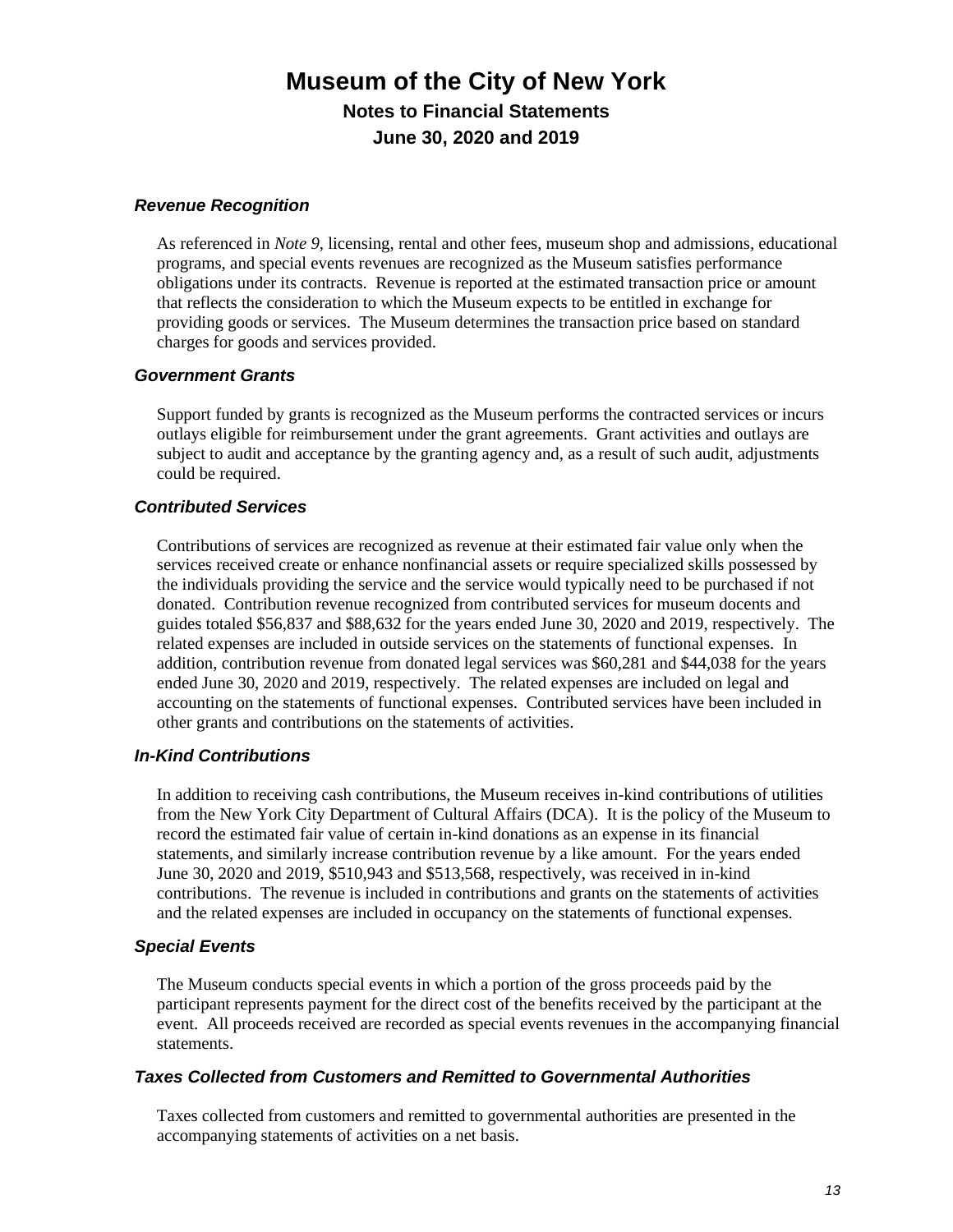#### *Functional Allocation of Expenses*

The costs of supporting the various programs and other activities have been summarized on a functional basis in the statements of activities. The statements of functional expenses present the natural classification detail of expenses by function. Certain costs have been allocated among the program, management and general and membership and development categories based on estimated time spent by employees, square footage and other methods.

#### *Income Taxes*

The Museum is exempt from income taxes under Section 501(c)(3) of the Internal Revenue Code and a similar provision of state law. However, the Museum is subject to federal income tax on any unrelated business taxable income.

The Museum files tax returns in the U.S. federal jurisdiction.

### *Operating Leases*

Operating leases are straight-lined over the term of the lease. Deferred rent is recorded where there are material differences between the fixed payment and rent expense.

#### *Advertising*

Advertising costs are expensed as incurred and included in public relations.

#### *Measure of Operations*

The Museum includes in its measure of operations all revenues and expenses that are an integral part of its program and supporting activities and excludes other nonoperating revenues.

#### *Revisions*

Certain immaterial revisions have been made to the 2019 financial statements for the presentation of cash flow activities relating to purchases and proceeds from sales of investments on a grossbasis rather than net. As a result, previously reported purchase of investments of \$775,657 have been adjusted to (\$6,002,445) and previously reported proceeds from sales of investments of \$0 have been adjusted to \$6,778,102. These revisions did not have a significant impact on the financial statement line items impacted.

#### *Subsequent Events*

Subsequent events have been evaluated through January 7, 2021, which is the date the financial statements were available to be issued.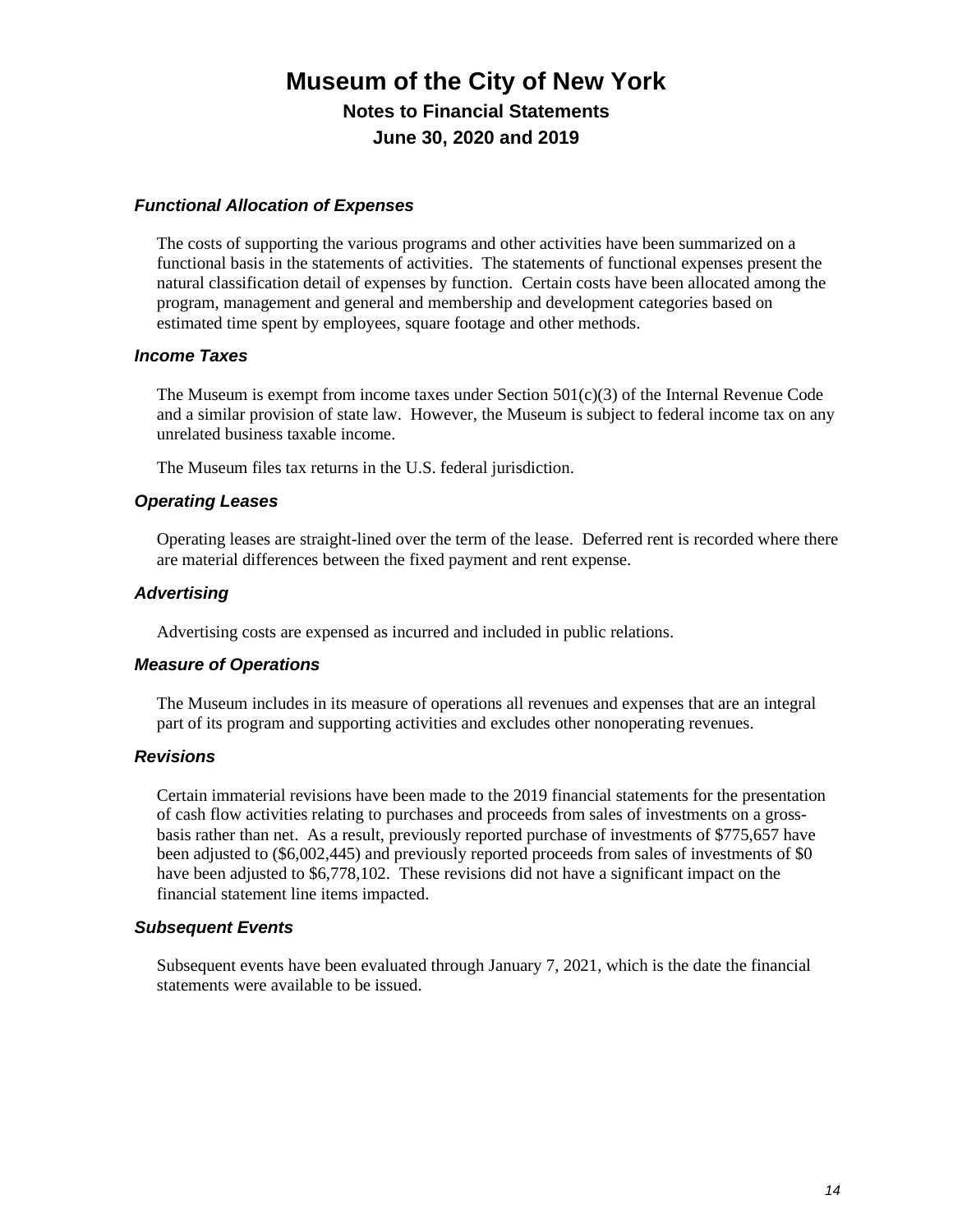# **Note 2: Changes in Accounting Principles**

### *ASC 606, Revenue from Contracts with Customers (Topic 606)*

On July 1, 2019, the Museum adopted the Financial Accounting Standards Board Accounting Standards Update 2014-09, *Revenue from Contracts with Customers (Topic 606)*, (ASU 2014-09) using a modified retrospective method of adoption to all contracts with customers not completed at July 1, 2019.

The core guidance in ASU 2014-09 is to recognize revenue to depict the transfer of promised goods or services to customers in amounts that reflect the consideration to which the Museum expects to be entitled in exchange for those goods or services.

The amount to which the Museum expects to be entitled is calculated as the transaction price and recorded as revenue in exchange for providing goods or services.

Adoption of ASU 2014-09 resulted in changes related disclosures in the notes to the financial statements. The Museum's adoption of ASU 2014-09 did not result in a change to the timing of revenue recognition.

#### *ASU 2018-08, Not-for-Profit Entities (Topic 958): Clarifying the Scope and the Accounting Guidance for Contributions Received and Contributions Made*

On July 1, 2019, the Museum adopted FASB ASU 2018-08 (Topic 958), *Clarifying the Scope and the Accounting Guidance for Contributions Received and Contributions Made*. The core guidance in ASU 2018-08 is to clarify existing guidance on determining whether a transaction with a resource provider, *e.g.*, the receipt of funds under a government grant or contract, is a contribution or an exchange transaction. The adoption had no impact on change in net assets.

### **Note 3: Investments and Disclosures About Fair Value of Assets**

Fair value is the price that would be received to sell an asset in an orderly transaction between market participants at the measurement date. Fair value measurements must maximize the use of observable inputs and minimize the use of unobservable inputs. There is a hierarchy of three levels of inputs that may be used to measure fair value:

Level 1 Quoted prices in active markets for identical assets

- Level 2 Observable inputs other than Level 1 prices, such as quoted prices for similar assets; quoted prices in markets that are not active; or other inputs that are observable or can be corroborated by observable market data for substantially the full term of the assets
- **Level 3** Unobservable inputs supported by little or no market activity and are significant to the fair value of the assets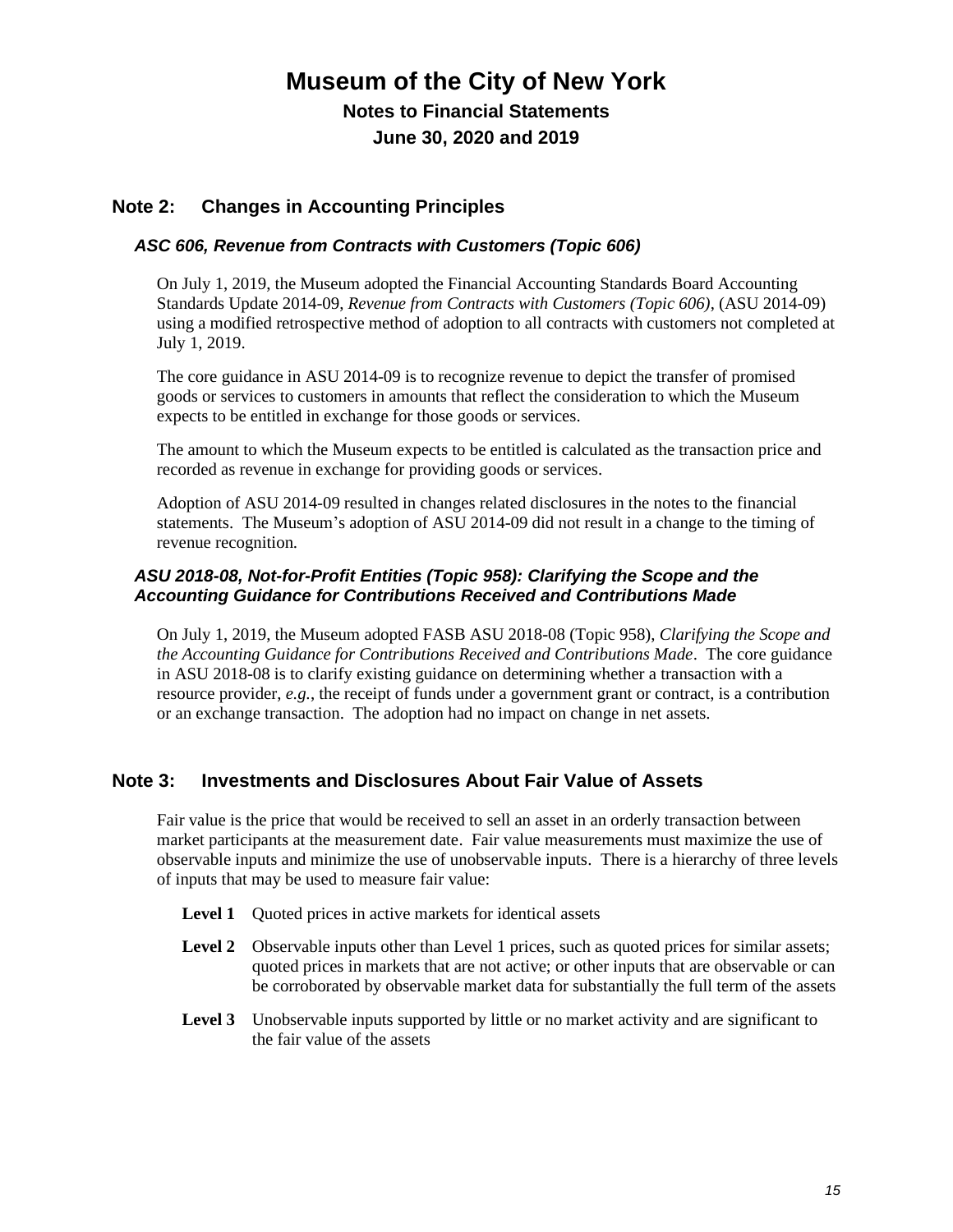### *Recurring Measurements*

The following tables present the fair value measurements of assets recognized in the accompanying statements of financial position measured at fair value on a recurring basis and the level within the fair value hierarchy in which the fair value measurements fall at June 30, 2020 and 2019:

|                                | 2020<br><b>Fair Value Measurements Using</b> |                      |               |                    |  |  |  |  |  |
|--------------------------------|----------------------------------------------|----------------------|---------------|--------------------|--|--|--|--|--|
|                                |                                              |                      |               |                    |  |  |  |  |  |
|                                |                                              | <b>Quoted Prices</b> | Significant   |                    |  |  |  |  |  |
|                                |                                              | in Active Markets    | Other         |                    |  |  |  |  |  |
|                                |                                              | for Identical        | Observable    | <b>Investments</b> |  |  |  |  |  |
|                                |                                              | <b>Assets</b>        | <b>Inputs</b> | Measured at        |  |  |  |  |  |
|                                | <b>Total</b>                                 | (Level 1)            | (Level 2)     | NAV(A)             |  |  |  |  |  |
| Assets                         |                                              |                      |               |                    |  |  |  |  |  |
| <b>Investments</b>             |                                              |                      |               |                    |  |  |  |  |  |
| <b>Equity Securities</b>       |                                              |                      |               |                    |  |  |  |  |  |
| Domestic                       | \$12,524,632                                 | \$12,524,632         | \$            | \$                 |  |  |  |  |  |
| Foreign                        | 1,814,436                                    | 1,814,436            |               |                    |  |  |  |  |  |
| <b>Fixed Income Securities</b> |                                              |                      |               |                    |  |  |  |  |  |
| U.S. government obligations    | 2,243,272                                    | 2,243,272            |               |                    |  |  |  |  |  |
| Corporate obligations          | 849,048                                      | 849,048              |               |                    |  |  |  |  |  |
| Foreign government obligations | 152,847                                      | 152,847              |               |                    |  |  |  |  |  |
| <b>Mutual Funds</b>            |                                              |                      |               |                    |  |  |  |  |  |
| Money market                   | 281,106                                      | 281,106              |               |                    |  |  |  |  |  |
| Fixed income                   | 907,286                                      | 907,286              |               |                    |  |  |  |  |  |
| Equities                       | 2,570,550                                    | 2,570,550            |               |                    |  |  |  |  |  |
| <b>Alternative Investments</b> |                                              |                      |               |                    |  |  |  |  |  |
| Equity long/short hedge funds  |                                              |                      |               |                    |  |  |  |  |  |
| measured at net asset value    | 5,021,386                                    |                      |               | 5,021,386          |  |  |  |  |  |
| Multistrategy hedge funds      |                                              |                      |               |                    |  |  |  |  |  |
| measured at net asset value    | 1,495,146                                    |                      |               | 1,495,146          |  |  |  |  |  |
| Total investments excluding    |                                              |                      |               |                    |  |  |  |  |  |
| cash and cash equivalents      | 27,859,709                                   | \$21,343,177         | \$            | 6,516,532<br>S     |  |  |  |  |  |
| Cash and cash equivalents      | 421,754                                      |                      |               |                    |  |  |  |  |  |
| Total investments              | \$28,281,463                                 |                      |               |                    |  |  |  |  |  |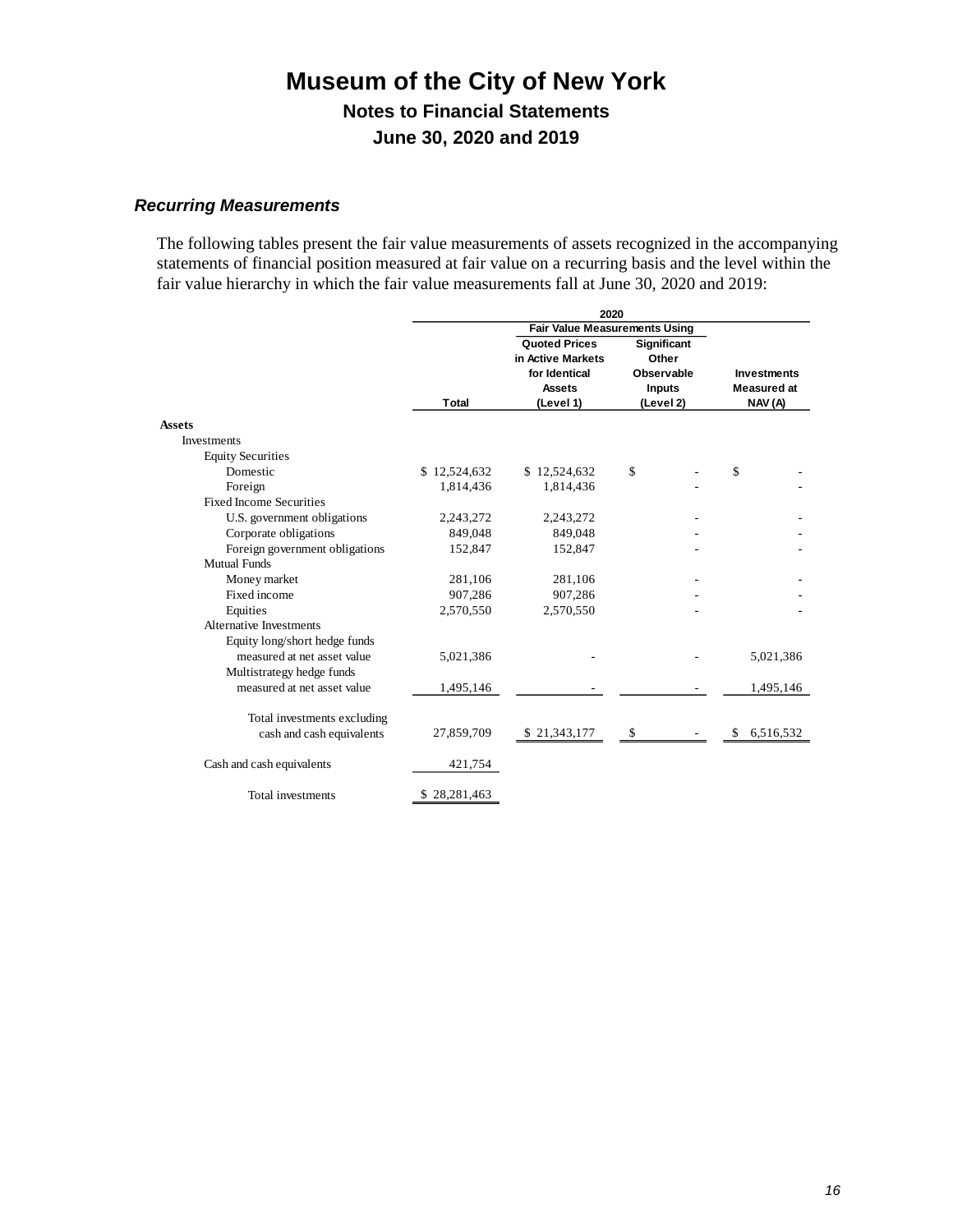|                                |              | 2019                               |                             |                    |
|--------------------------------|--------------|------------------------------------|-----------------------------|--------------------|
|                                |              |                                    |                             |                    |
|                                |              | Quoted Prices<br>in Active Markets | <b>Significant</b><br>Other |                    |
|                                |              | for Identical                      | Observable                  | <b>Investments</b> |
|                                |              | <b>Assets</b>                      | <b>Inputs</b>               | <b>Measured at</b> |
|                                | <b>Total</b> | (Level 1)                          | (Level 2)                   | NAV (A)            |
| <b>Assets</b>                  |              |                                    |                             |                    |
| Investments                    |              |                                    |                             |                    |
| <b>Equity Securities</b>       |              |                                    |                             |                    |
| Domestic                       | \$10,584,354 | \$10,584,354                       | \$                          | \$                 |
| Foreign                        | 1,912,901    | 1,912,901                          |                             |                    |
| <b>Fixed Income Securities</b> |              |                                    |                             |                    |
| U.S. government obligations    | 1,890,966    | 1,890,966                          |                             |                    |
| Corporate obligations          | 1,254,796    |                                    | 1,254,796                   |                    |
| <b>Mutual Funds</b>            |              |                                    |                             |                    |
| Money market                   | 779,996      | 779,996                            |                             |                    |
| Equities                       | 6,969,505    | 6,969,505                          |                             |                    |
| <b>Alternative Investments</b> |              |                                    |                             |                    |
| Equity long/short hedge funds  |              |                                    |                             |                    |
| measured at net asset value    | 5,074,638    |                                    |                             | 5,074,638          |
| Multistrategy hedge funds      |              |                                    |                             |                    |
| measured at net asset value    | 1,539,513    |                                    |                             | 1,539,513          |
|                                |              |                                    |                             |                    |
| Total investments excluding    |              |                                    |                             |                    |
| cash and cash equivalents      | 30,006,669   | \$22,137,722                       | 1,254,796<br>\$             | 6,614,151<br>\$    |
| Cash and cash equivalents      | 25,654       |                                    |                             |                    |
| Total investments              | \$30,032,323 |                                    |                             |                    |

(A) Certain investments that are measured at fair value using the net asset value per share (or its equivalent) practical expedient have not been classified in the fair value hierarchy. The fair value amounts included above are intended to permit reconciliation of the fair value hierarchy to the amounts presented in the statements of financial position.

The following is a description of the valuation methodologies and inputs used for assets and liabilities measured at fair value on a recurring basis and recognized in the accompanying statements of financial position, as well as the general classification of such assets and liabilities pursuant to the valuation hierarchy. There have been no significant changes in the valuation techniques during the years ended June 30, 2020 or 2019.

#### *Investments*

Where quoted market prices are available in an active market, securities are classified within Level 1 of the valuation hierarchy. If quoted market prices are not available, then fair values are estimated by using quoted prices of securities with similar characteristics or independent asset pricing services and pricing models, the inputs of which are market-based or independently sourced market parameters, including, but not limited to, yield curves, interest rates, volatilities, prepayments, defaults, cumulative loss projections and cash flows. Such securities are classified in Level 2 of the valuation hierarchy. In certain cases where Level 1 or Level 2 inputs are not available, securities are classified within Level 3 of the hierarchy.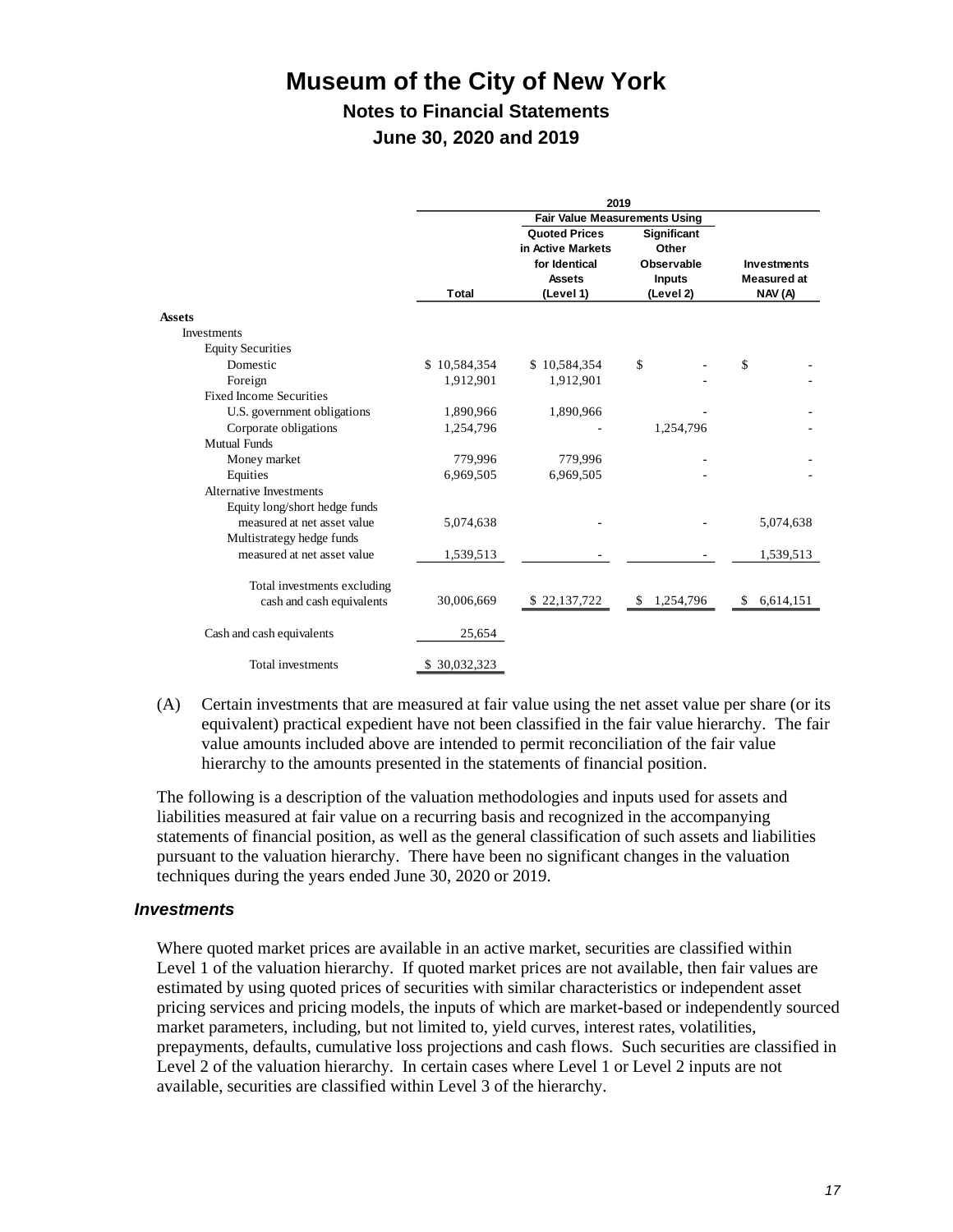#### *Alternative Investments*

Investments in certain entities measured at fair value using the net asset value per share as a practical expedient consist of the following:

|                                             |    | <b>Fair Value</b><br>2020 |     | <b>Fair Value</b><br>2019 | <b>Redemption</b><br>Frequency | Redemption<br><b>Notice Period</b> |  |
|---------------------------------------------|----|---------------------------|-----|---------------------------|--------------------------------|------------------------------------|--|
| Equity Long/Short Hedge Funds               |    |                           |     |                           |                                |                                    |  |
| King Street Capital, Ltd. (a)               | \$ | 117,020                   | \$. | 214.017                   | Not Redeemable                 | Not Redeemable                     |  |
| Valinor Capital Partners Offshore, Ltd. (b) |    | 1,996,582                 |     | 1,942,093                 | <b>Ouarterly</b>               | 60 days                            |  |
| Riva Ridge Overseas Fund (c)                |    | 1,531,610                 |     | 1,481,300                 | <b>Ouarterly</b>               | 90 days                            |  |
| Corre Partners Management, LLC (d)          |    | 1,376,174                 |     | 1.437.228                 | <b>Ouarterly</b>               | 90 days                            |  |
| Multistrategy Hedge Funds                   |    |                           |     |                           |                                |                                    |  |
| Taconic Opportunity Offshore Fund (e)       |    | 1,495,146                 |     | 1,539,513                 | Ouarterly                      | 60 days                            |  |
|                                             |    | 6,516,532                 |     | 6,614,151                 |                                |                                    |  |

There were no unfunded commitments at June 30, 2020 and 2019.

- (a) King Street Capital, Ltd.: Investments include public equity and fixed-income markets globally with a focus in distressed companies, equity, bonds, foreign exchange, warrants and options. Although not redeemable directly by the Museum, the fund is in the process of redeeming the classes of shares held by the Museum. Timing of full redemption is unknown as of the date of this report.
- (b) Valinor Capital Partners Offshore, Ltd. (Valinor): Valinor's investment objective, is to generate long-term, superior, risk-adjusted returns by investing primarily in publicly traded equity securities. Valinor will seek to achieve the investment objective by employing a strict fundamentals-based investment strategy. Shares may be redeemed, in whole or in part, on the first quarter end occurring on or after the first anniversary of each investment and each one year anniversary thereafter.
- (c) Riva Ridge Overseas Fund: Small event-driven/distressed hedge fund with long/short positions. Short portfolio predominantly composed of larger single-name, high dollar priced, high yield bonds.
- (d) Corre Partners Management, LLC: Deep value, event driven funds that aim to achieve equitylike returns while taking less risk by investing across the capital structure. Investors may also be charged a redemption fee of 5 percent of the amount redeemed if the redemption is not made at least one year from the date of purchase.
- (e) Taconic Opportunity Offshore Fund: Multi-strategy fund with positions in arbitrage, credit, special situations and reorganizations. Additionally, portfolio hedging focuses on protecting the portfolio in a severe market dislocation.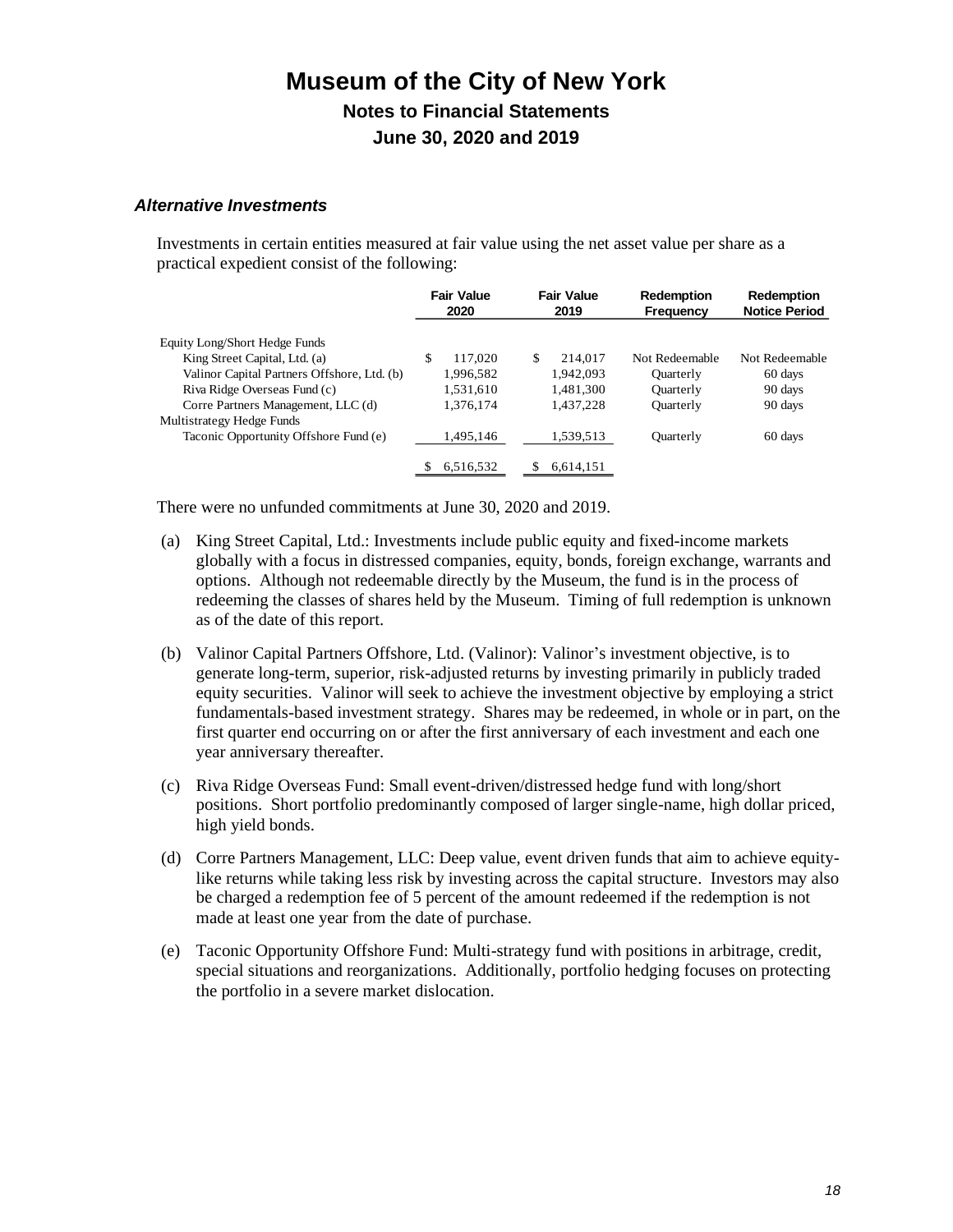### **Note 4: Contributions and Grants Receivable**

|                              |     |                                |    | June 30, 2020        |                 |
|------------------------------|-----|--------------------------------|----|----------------------|-----------------|
|                              |     | Without                        |    | With                 |                 |
|                              |     | <b>Donor</b>                   |    | Donor                |                 |
|                              |     | <b>Restrictions</b>            |    | <b>Restrictions</b>  | Total           |
| Due within one year          | \$  | 424,450                        | \$ | 929,327              | \$<br>1,353,777 |
| Due within one to five years |     |                                |    | 1,650,139            | 1,650,139       |
|                              |     | 424,450                        |    | 2,579,466            | 3,003,916       |
| Less unamortized discount    |     |                                |    | (6, 334)             | (6, 334)        |
|                              | \$. | 424,450                        | S  | 2,573,132            | 2,997,582       |
|                              |     |                                |    | June 30, 2019        |                 |
|                              |     | <b>Without</b><br><b>Donor</b> |    | With<br><b>Donor</b> |                 |
|                              |     | <b>Restrictions</b>            |    | <b>Restrictions</b>  | Total           |
| Due within one year          | \$  | 361,649                        | \$ | 125,625              | \$<br>487,274   |

Contributions and grants receivable consisted of the following:

The discount rate used was 0.25 percent for June 30, 2020.

### **Note 5: Conditional Gifts and Grants and Future Commitments**

The Museum receives conditional promises to give and grant support through periodic claims filed with the respective funding sources, not to exceed a limit specified in the funding agreement. The following are commitments that extend beyond June 30, 2020 that are not recognized in the financial statements:

| <b>Conditional Promise</b><br>to Give/Grant                                                                    | Term                  | Amount        | Earned<br><b>Through</b><br>2020 | Available     |
|----------------------------------------------------------------------------------------------------------------|-----------------------|---------------|----------------------------------|---------------|
| If a certain endowment fund balance is<br>less than a specified amount after an<br>annual \$125,000 withdrawal | 1/1/2019 - 12/31/2023 | 625,000<br>S. | \$(125,000)                      | 500,000<br>\$ |
| New York State - Council of the Arts                                                                           | 1/1/2020 - 12/31/2022 | 150,000       | (27.500)                         | 122.500       |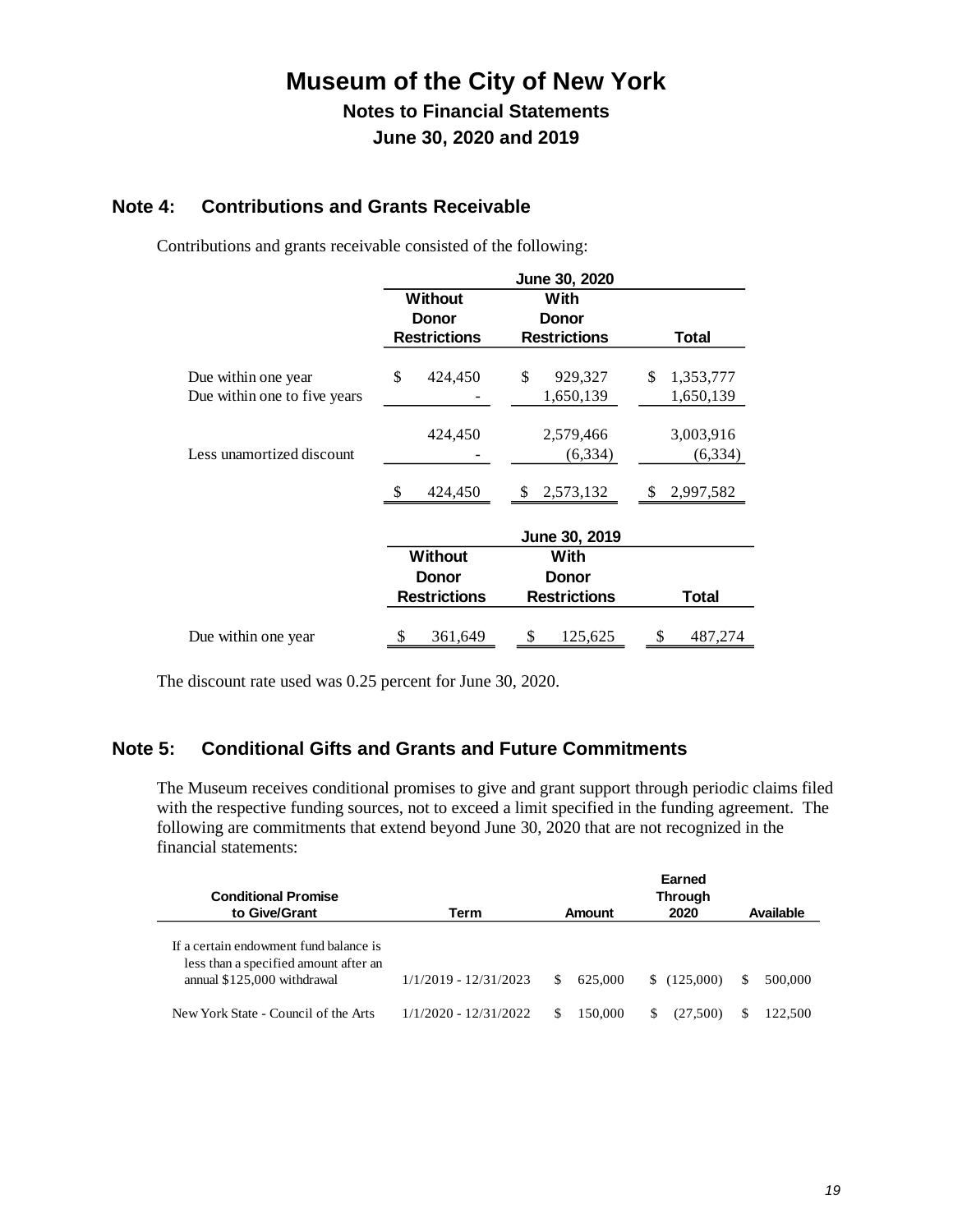#### **Note 6: Property and Equipment**

Property and equipment at June 30, 2020 and 2019 consists of:

|                          | 2020           | 2019           |
|--------------------------|----------------|----------------|
| Building improvements    | \$28,476,630   | \$28,444,431   |
| Furniture and equipment  | 3,711,039      | 3,710,409      |
| Computer equipment       | 739,210        | 714,780        |
| Leasehold improvements   | 64.506         | 64,506         |
| Construction in progress | 4,105          | 36,304         |
|                          | 32.995.490     | 32,970,430     |
| Accumulated depreciation | (11, 927, 444) | (11, 284, 368) |
| Accumulated amortization | (64, 506)      | (63, 232)      |
| <b>Net</b>               | \$21,003,540   | \$21,622,830   |

### **Note 7: Loan Payable**

On March 27, 2020, President Trump signed into law the *Coronavirus Aid, Relief, and Economic Security Act*. In April 2020, the Museum received a loan in the amount of \$1,737,755 pursuant to the Paycheck Protection Program (PPP). The Museum has elected to account for the funding as a loan in accordance with Accounting Standards Codification (ASC) Topic 470, *Debt*. The loan is due two years from the date of the first disbursement under the loan and has a fixed interest rate of 1 percent per year. Any forgiveness of the loan will be recognized as a gain in the financial statements in the period the debt is legally released. PPP loans are subject to audit and acceptance by the U.S. Department of Treasury, Small Business Administration or lender; as a result of such audit, adjustments could be required to any gain recognized.

Annual maturities of loan payable as of June 30, 2020 are:

| 2021<br>2022 | <sup>\$</sup> | 764,428<br>973,327 |
|--------------|---------------|--------------------|
|              |               | \$1,737,755        |

### **Note 8: Operating Leases**

The Museum leases warehouse space to house part of its permanent collection under a 14-year lease which will expire September 30, 2028. Rental expense (including surcharges for utilities and maintenance) related to the warehouse lease was \$385,113 and \$387,591 in fiscal years 2020 and 2019, respectively.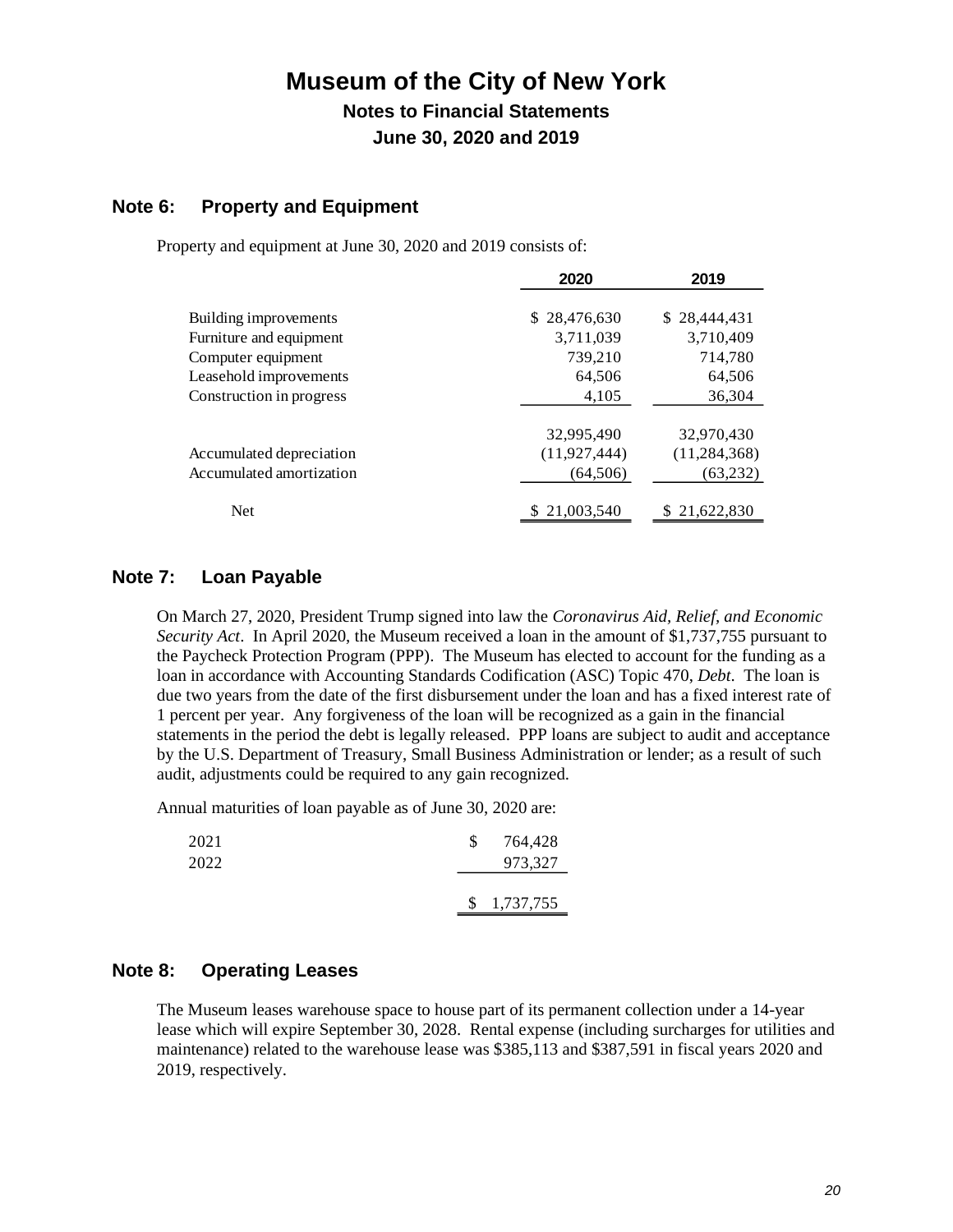Future minimum lease payments under operating leases are:

| 2021                         | \$<br>304,716 |
|------------------------------|---------------|
| 2022                         | 315,381       |
| 2023                         | 326,419       |
| 2024                         | 337,844       |
| 2025                         | 349,668       |
| Later years                  | 1,221,911     |
| Total minimum lease payments | 2,855,939     |

### **Note 9: Revenue from Contracts**

#### *Licensing, Rental and Other Fees*

Revenue from contracts with others is recognized as the Museum satisfies performance obligations under its contracts over time. Revenue is reported at the estimated transaction price or amount that reflects the consideration to which the Museum expects to be entitled in exchange for providing goods or services. The Museum determines the transaction price based on standard charges for goods and services provided. The Museum recognizes contract liabilities as it relates to the Museum's obligation to goods or services to a customer when some consideration has already been received from the customer.

#### *Museum Shop and Admissions Revenue*

Museum shop revenue is recognized as the performance obligation is satisfied at a point in time, generally when the goods are provided to customers and the Museum does not believe it is required to provide additional goods related to that sale.

Fees received in connection with the tours of exhibitions organized by the Museum are recognized as revenues when the exhibition is shown (admission). These fees are recognized over time and the Museum does not believe it is required to provide additional services related to that sale.

#### *Educational Programs Revenue*

Revenue from contracts with individuals for educational program services is reported at the amount that reflects the consideration to which the Museum expects to be entitled in exchange for providing instruction. These amounts are due from individuals who register for the event.

Revenue is recognized as performance obligations are satisfied, which is ratably over the course of the program. Generally, the Museum bills and collects the fees from the individuals upon registration for the course.

If an individual withdraws within three days of the registration date, the individual is entitled to a full refund. No refunds are awarded after the three days prior to the close of the registration period.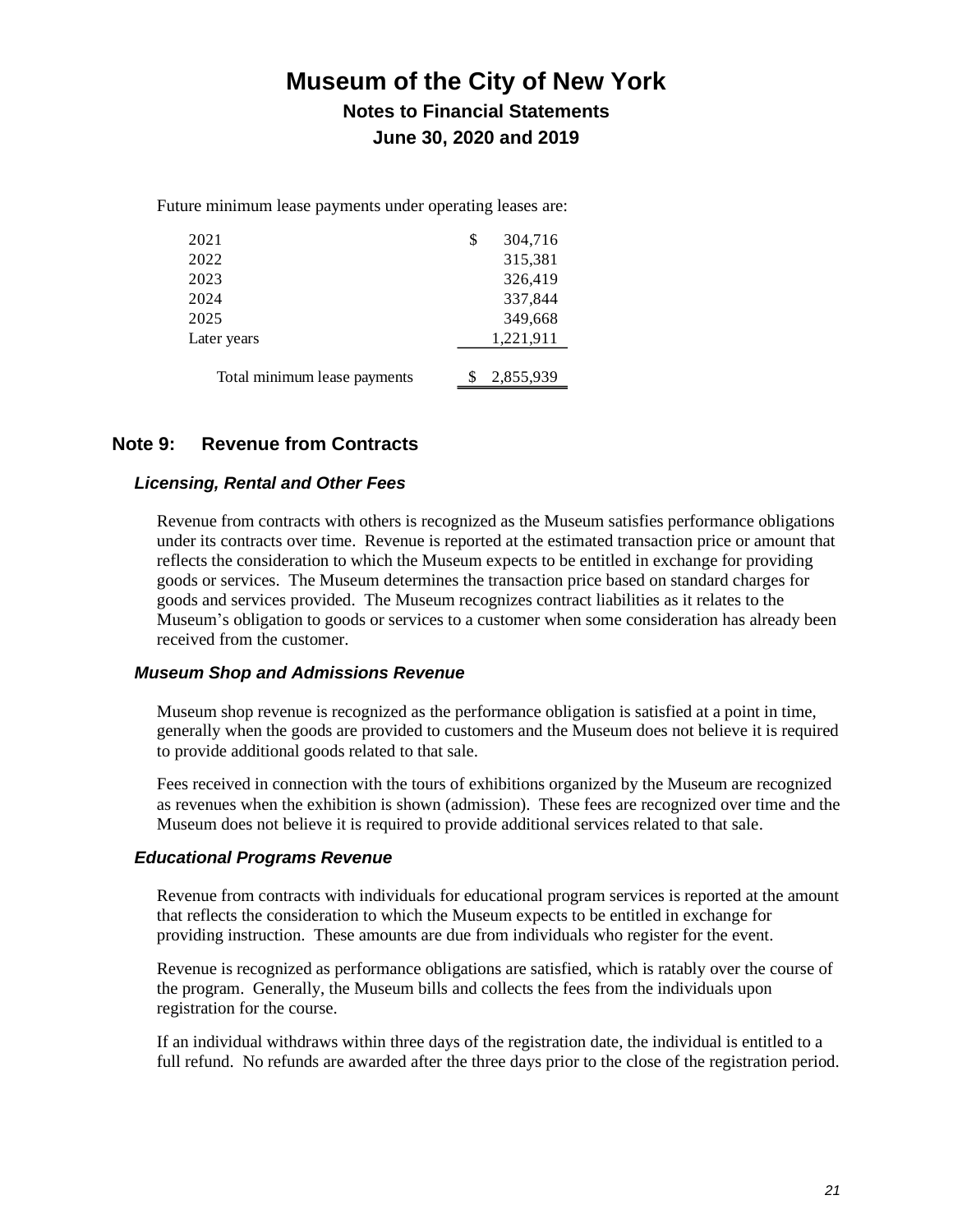#### *Special Events Revenue*

Revenue from special events is reported at the amount that reflects the consideration to which the Museum expects to be entitled in exchange for the direct cost of the benefits received by the participant at the event. These revenues are recognized over time.

#### *Transaction Price and Recognition*

The Museum determines the transaction price based on standard charges for goods and services provided. Consideration amounts are not variable, and the contracts do not have significant financing components. For the year ended June 30, 2020, the Museum recognized revenue of \$2,189,966 from goods and services that transfer to the customer over time and \$483,464 from goods and services that transfer to the customer at a point in time.

The Museum has determined that the nature, amount, timing and uncertainty of revenue and cash flows are affected by the following factors:

- Payers (for example, customer, governmental programs and others) that have different reimbursement and payment methodologies
- Museum's line of business that provided the service.

#### *Accounting Policies and Practical Expedients Elected*

The Museum has elected the practical expedient allowed under FASB ASC 606-10-32-18 and does not adjust the promised amount of consideration from customers and third parties for the effects of a significant financing component due to the Museum's expectation that the period between the time the service is provided to a customer and the time the customer or a third-party payer pays for that service will be one year or less.

The Museum is also applying an accounting policy election, which allows an entity to exclude from revenue any amounts collected from customers on behalf of third parties, such as sales taxes and other similar taxes the Museum collects concurrent with revenue-producing activities. Therefore, revenue is presented net of sales taxes and similar revenue-based taxes.

### **Note 10: Multiemployer Pension Plan**

The Museum contributes to a multiemployer defined benefit pension plan under the terms of its agreement that covers its union-represented employees. The risks of participating in the multiemployer plan is different from single-employer plans in the following aspects:

- Assets contributed to the multiemployer plan by one employer may be used to provide benefits to employees of other participating employers.
- If a participating employer stops contributing to the plan, the unfunded obligations of the plan may be borne by the remaining participating employers.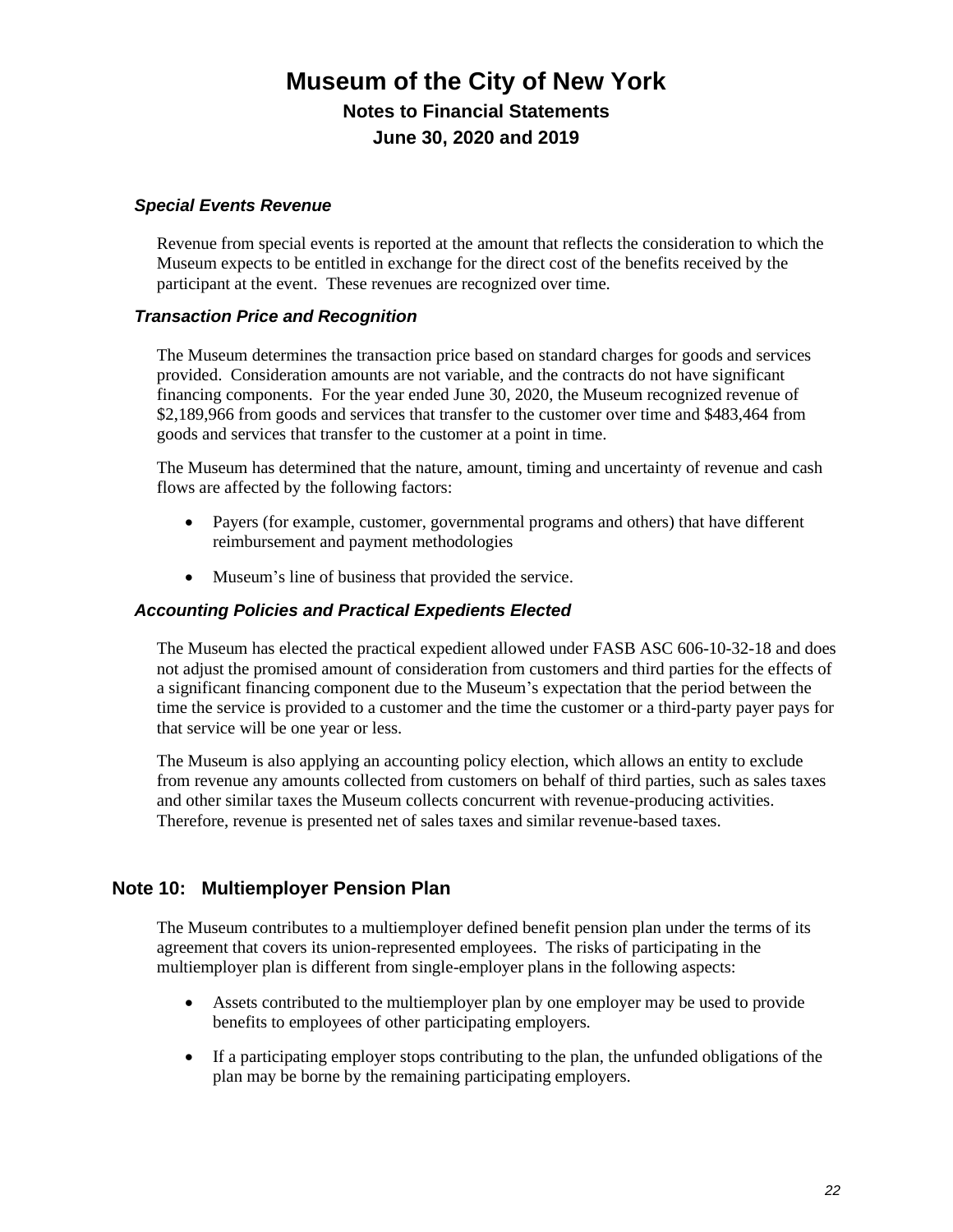• If the Museum chooses to stop participating in its multiemployer plan, the Museum may be required to pay an amount based on the underfunded status of the plan, referred to as a withdrawal liability.

The Museum's participation in the plan for the annual period ended June 30, 2020, is outlined in the table below.

- The "EIN/Pension Plan Number" column provides the Employer Identification Number (EIN) and the three-digit plan number, if applicable.
- Unless otherwise noted, the most recent *Pension Protection Act* (PPA) zone status available in 2020 and 2019 is for the plan's year-end at June 30, 2019, and June 30, 2018, respectively.
- The zone status is based on information the Museum received from the plan and is certified by the plan's actuary. Among other factors, plans in the red zone generally are less than 65 percent funded, plans in the yellow zone are less than 80 percent funded and plans in the green zone are at least 80 percent funded.
- The "FIP/RP Status Pending/Implemented" column indicates plans for which a financial improvement plan (FIP) or a rehabilitation plan (RP) either is pending or has been implemented.
- The last column lists the expiration date(s) of the agreement(s) to which the plans are subject.

There have been no significant changes that affect the comparability of 2018, 2019 and 2020 contributions.

|                     | <b>EIN/Pension</b> | <b>Zone Status</b> | <b>Pension Protection Act</b> | <b>FIP/RP Status</b><br>Pendina/ |           | <b>Contributions of Organization</b> |           | Surcharge | <b>Expiration</b><br>Date of |
|---------------------|--------------------|--------------------|-------------------------------|----------------------------------|-----------|--------------------------------------|-----------|-----------|------------------------------|
| <b>Pension Fund</b> | <b>Plan Number</b> | 2020               | 2019                          | Implemented                      | 2020      | 2019                                 | 2018      | Imposed   | Agreement                    |
| The Cultural        |                    |                    |                               |                                  |           |                                      |           |           |                              |
| Institutions        | 11-2001170         |                    |                               |                                  |           |                                      |           |           |                              |
| Pension Plan        | 001                | Green              | Green                         | N/A                              | \$624,741 | \$670,000                            | \$663,608 | No        | 6/30/2020                    |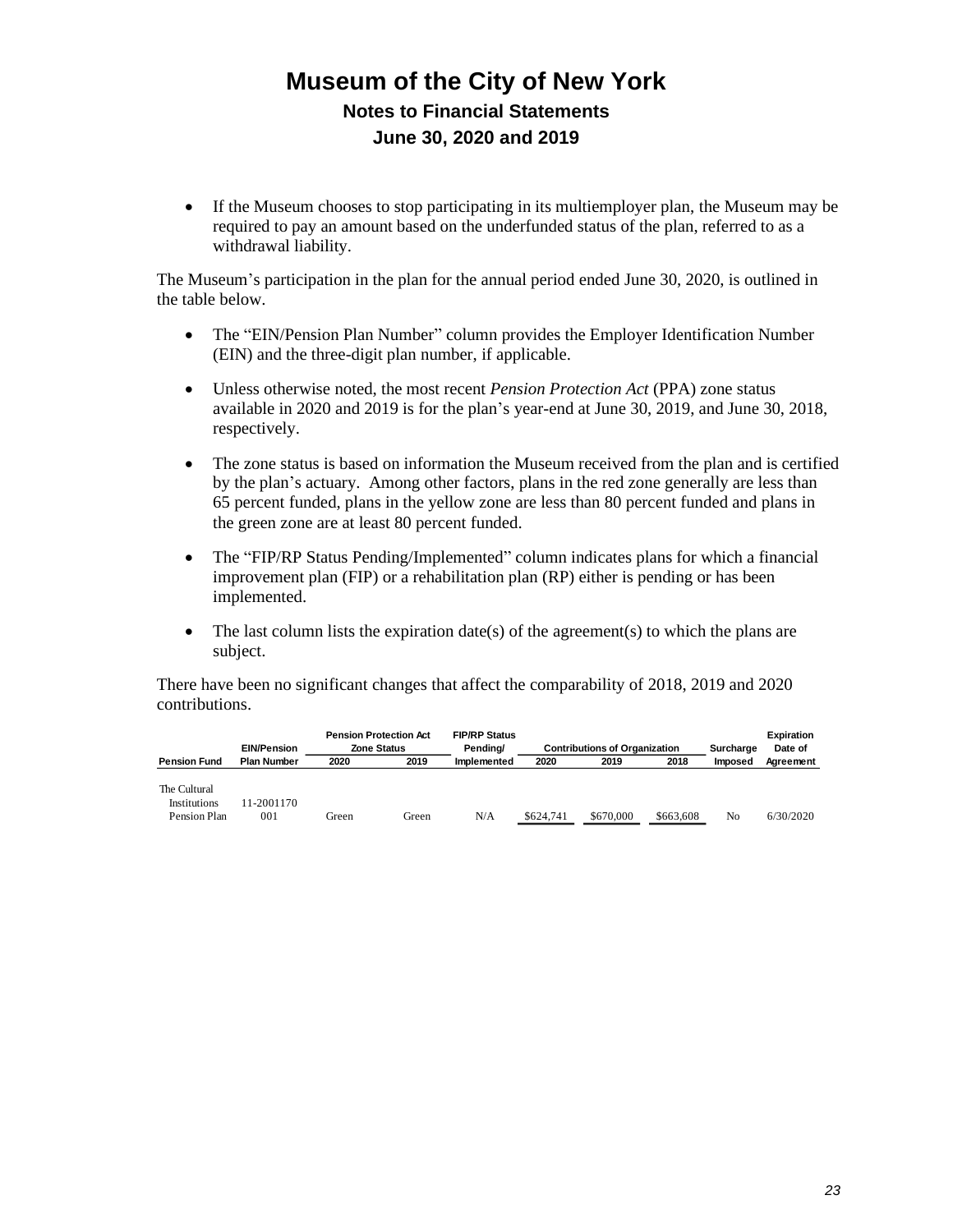# **Note 11: Net Assets**

### *Net Assets With Donor Restrictions*

Net assets with donor restrictions at June 30 are restricted for the following purposes or periods:

|                                                            | 2020            | 2019            |
|------------------------------------------------------------|-----------------|-----------------|
|                                                            |                 |                 |
| Subject to expenditure for specified purpose               |                 |                 |
| Exhibitions, collections and programs                      | \$<br>3,049,529 | \$<br>2,867,762 |
| Endowments                                                 |                 |                 |
| Perpetual in nature - endowment corpus                     |                 |                 |
| Louis Auchincloss Prize Endowment                          | 588,962         | 623,048         |
| Frederick AO Schwarz Family Endowment                      | 1,578,785       | 1,686,486       |
| <b>Hearst Foundation - Education</b>                       | 242,911         | 263,074         |
| Laura and Ray Johnson Fund                                 | 1,280,202       | 1,280,202       |
| Mary Flagler Cary Endowment                                | 100,000         | 100,000         |
| Grace Mayer Conservation Fund                              | 250,000         | 250,000         |
| Charles E. Merrill - Education                             | 50,000          | 50,000          |
| Mary and Donald Oenslager Fund                             | 200,000         | 200,000         |
| Margareth and Stephen Ogden - Lecture series               |                 |                 |
| and exhibits for children and teenagers                    | 339,924         | 345,487         |
| Gallery Programming - Puffin Foundation                    | 1,502,645       | 1,519,622       |
| John and Barbara Robinson Fund - Education                 | 1,255,358       | 1,279,734       |
| Ronay Menschel Director/CEO of the Museum of               |                 |                 |
| the City of New York Endowment                             | 2,778,813       | 2,957,521       |
| Evelyn Spitalny - Music in Museum Concerts                 | 31,110          | 31,803          |
| Robert Jeffe - lecture series                              | 272,347         | 287,561         |
| Robert and Elizabeth Jeffe Endowment Chief Curator         | 2,451,692       |                 |
| Thompson Family Foundation Endowment - Education           | 10,894,311      | 11,004,630      |
|                                                            |                 |                 |
|                                                            | 23,817,060      | 21,879,168      |
| Subject to NFP endowment spending policy and appropriation |                 |                 |
| Accumulated investment gains restricted                    |                 |                 |
| by donors for programs                                     | 63,121          | 245,038         |
|                                                            |                 |                 |
| Total endowments                                           | 23,880,181      | 22,124,206      |
|                                                            | \$26,929,710    | \$24,991,968    |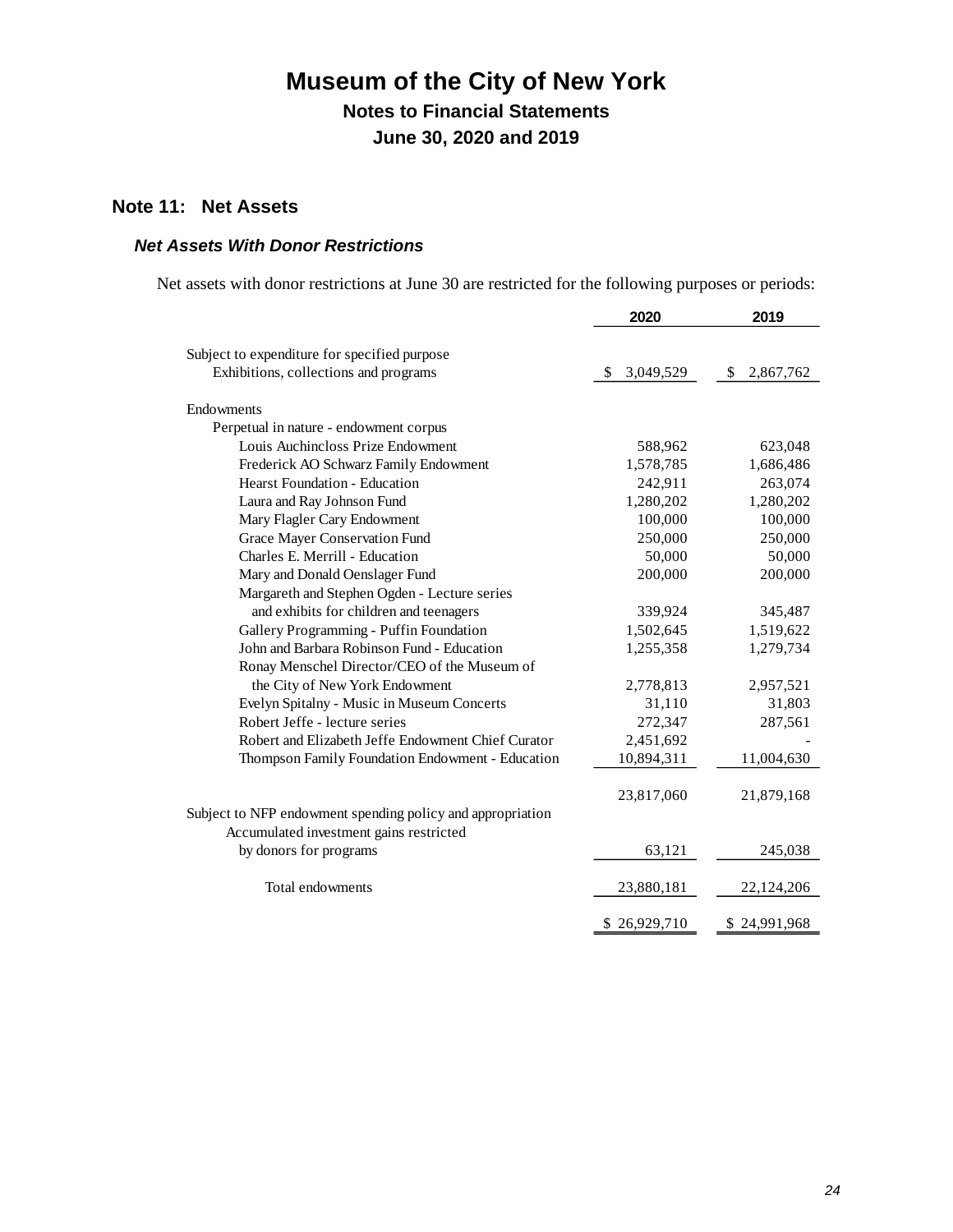### *Net Assets Without Donor Restrictions*

Net assets without donor restrictions at June 30 have been designated for the following purposes:

|                                       | 2020         | 2019            |
|---------------------------------------|--------------|-----------------|
| Undesignated                          | 3,323,090    | 3,724,406<br>S. |
| Designated by the board for endowment | 3,331,256    | 4,880,833       |
| Invested in property and equipment    | 21,003,540   | 21,622,830      |
| Net assets without donor restrictions | \$27,657,886 | \$ 30,228,069   |

#### *Net Assets Released from Restrictions*

Net assets were released from donor restrictions by incurring expenses satisfying the restricted purposes or by occurrence of other events specified by donors.

|                                                                                                                                                       | 2020           | 2019            |
|-------------------------------------------------------------------------------------------------------------------------------------------------------|----------------|-----------------|
| Satisfaction of purpose restrictions<br>Exhibitions, collections and programs<br>Restricted purpose spending-rate distributions and<br>appropriations | 2,340,717<br>S | 3,338,200<br>S. |
| Endowment                                                                                                                                             | 807,768        | 806,660         |
|                                                                                                                                                       | 3,148,485      | 4.144.860       |

### **Note 12: Endowment**

The Museum's governing body is subject to the *State of New York Prudent Management of Institutional Funds Act* (NYPMIFA). As a result, the Museum classifies amounts in its donorrestricted endowment funds as net assets with donor restrictions because those net assets are time restricted until the governing body appropriates such amounts for expenditures. Most of those net assets also are subject to purpose restrictions that must be met before being reclassified as net assets without donor restrictions.

Additionally, in accordance with NYPMIFA, the Museum considers the following factors in making a determination to appropriate or accumulate donor-restricted endowment funds:

- 1. Duration and preservation of the fund
- 2. Purposes of the organization and the fund
- 3. General economic conditions
- 4. Possible effect of inflation and deflation
- 5. Expected total return from investment income and appreciation or depreciation of investments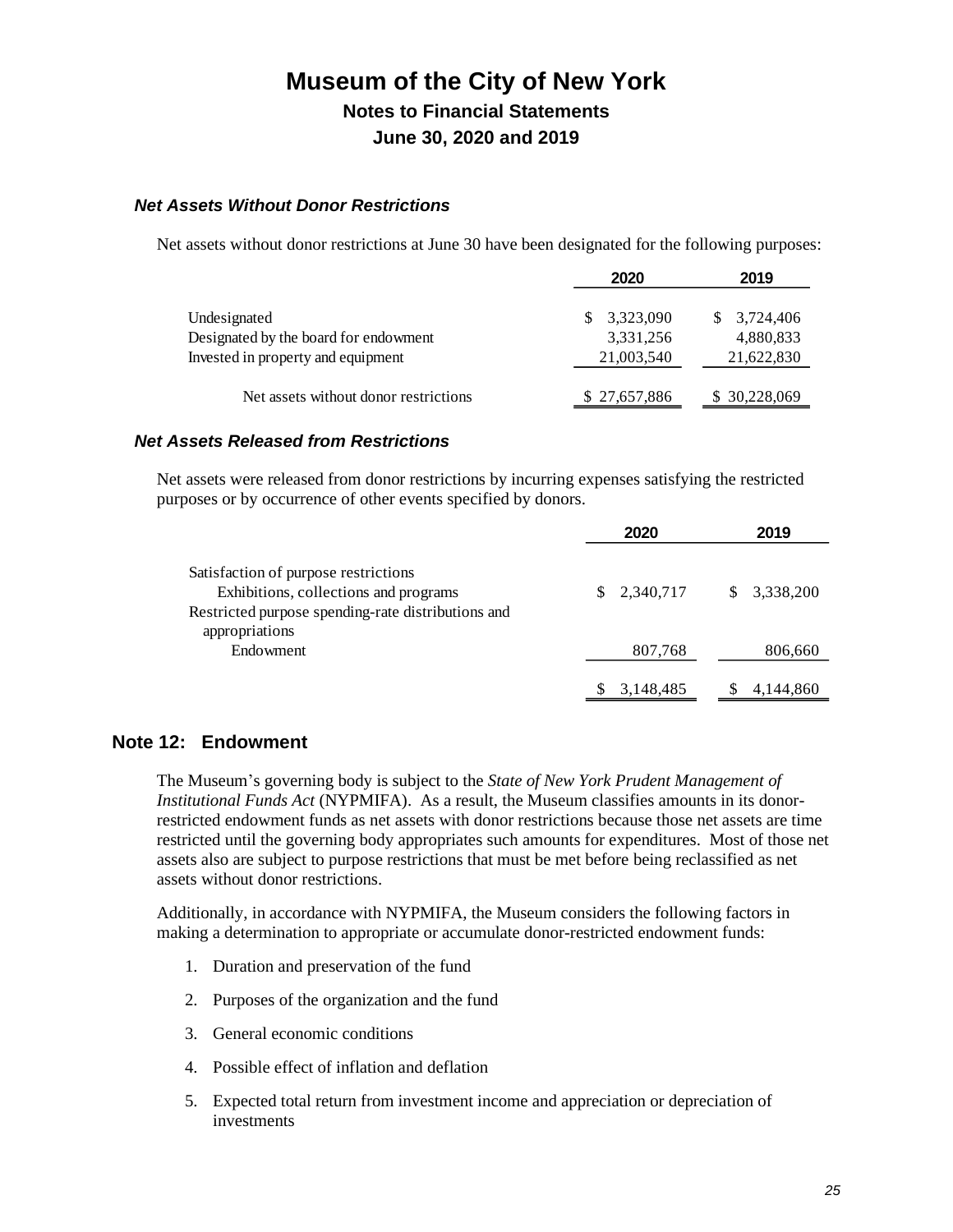- 6. Other resources of the organization
- 7. Investment policies of the organization

The Museum's endowment consists of approximately 16 individual funds established for a variety of purposes. The endowment includes both donor-restricted endowment funds and funds designated by the governing body to function as endowments (board-designated endowment funds). As required by accounting principles generally accepted in the United States of America (GAAP), net assets associated with endowment funds, including board-designated endowment funds, are classified and reported based on the existence or absence of donor-imposed restrictions.

The composition of net assets by type of endowment fund at June 30, 2020 and 2019, was:

|                                                                                |                     | 2020                |     |              |
|--------------------------------------------------------------------------------|---------------------|---------------------|-----|--------------|
|                                                                                | Without             | With                |     |              |
|                                                                                | <b>Donor</b>        | Donor               |     |              |
|                                                                                | <b>Restrictions</b> | <b>Restrictions</b> |     | <b>Total</b> |
| Board-designated endowment funds<br>Donor-restricted endowment funds           | \$<br>3,331,256     | \$                  | \$  | 3,331,256    |
| Original donor-restricted gift amount<br>and amounts required to be maintained |                     |                     |     |              |
| in perpetuity by donor                                                         |                     | 23,817,060          |     | 23,817,060   |
| Accumulated investment gains                                                   |                     | 63,121              |     | 63,121       |
| Total endowment funds                                                          | 3,331,256           | \$23,880,181        |     | \$27,211,437 |
|                                                                                |                     | 2019                |     |              |
|                                                                                | <b>Without</b>      | With                |     |              |
|                                                                                | <b>Donor</b>        | Donor               |     |              |
|                                                                                | <b>Restrictions</b> | <b>Restrictions</b> |     | <b>Total</b> |
| Board-designated endowment funds<br>Donor-restricted endowment funds           | \$<br>4.880.833     | \$                  | \$. | 4,880,833    |
|                                                                                |                     |                     |     |              |
| Original donor-restricted gift amount<br>and amounts required to be maintained |                     |                     |     |              |
| in perpetuity by donor                                                         |                     | 21,879,168          |     | 21,879,168   |
| Accumulated investment gains                                                   |                     | 245,038             |     | 245,038      |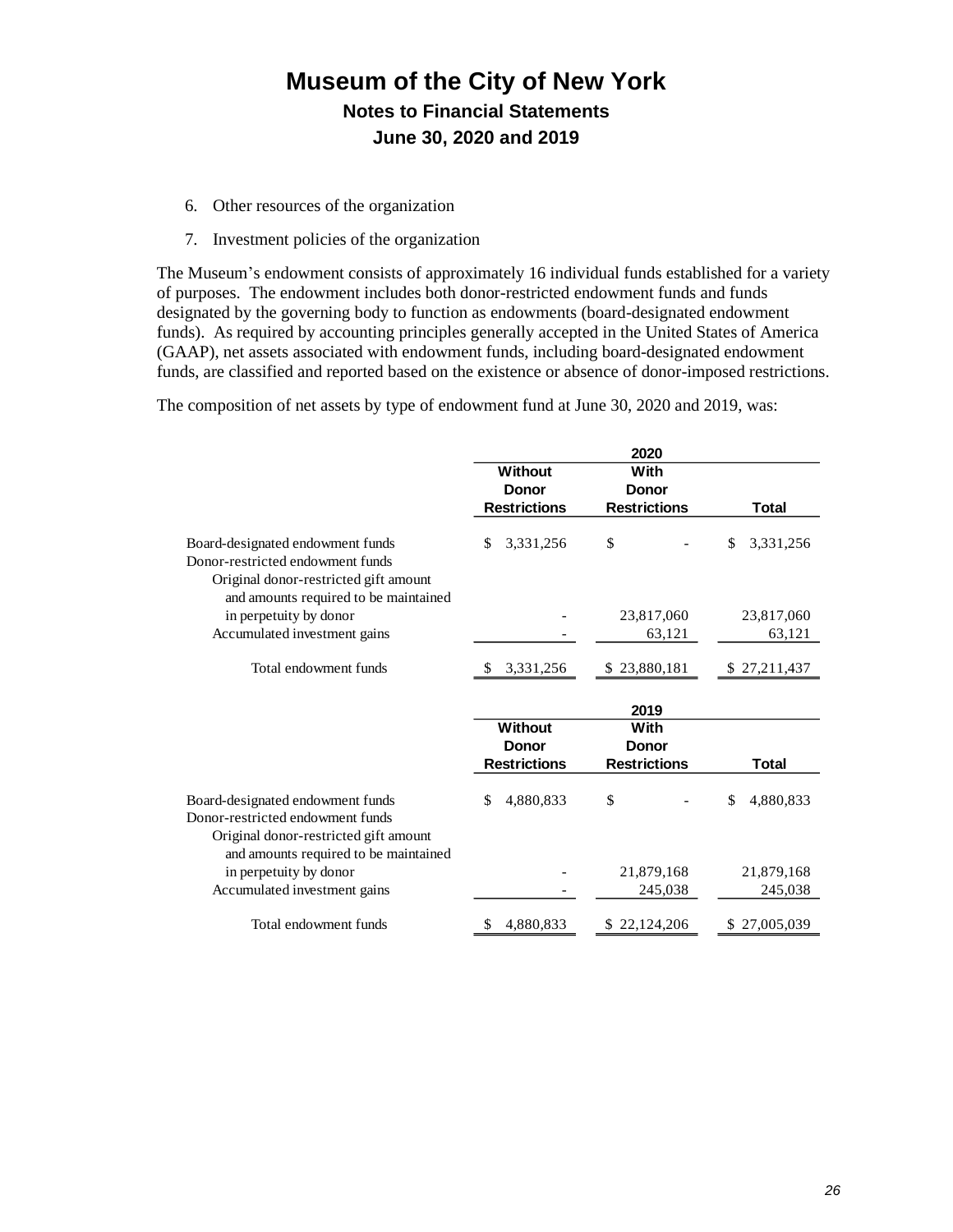|                                                                     |                     | 2020                |              |
|---------------------------------------------------------------------|---------------------|---------------------|--------------|
|                                                                     | <b>Without</b>      | With                |              |
|                                                                     | <b>Donor</b>        | <b>Donor</b>        |              |
|                                                                     | <b>Restrictions</b> | <b>Restrictions</b> | <b>Total</b> |
| Endowment net assets, beginning of year                             | \$<br>4,880,833     | \$22,124,206        | \$27,005,039 |
| Investment return, net                                              | (219, 529)          | 221,354             | 1,825        |
| Contributions                                                       |                     | 2,500,000           | 2,500,000    |
| Appropriation of accumulated endowment<br>earnings for expenditures | (1,330,048)         | (157, 611)          | (1,487,659)  |
| Releases from restrictions                                          |                     |                     |              |
|                                                                     |                     | $(807,768)$ *       | (807,768)    |
| Endowment net assets, end of year                                   | \$<br>3,331,256     | \$23,880,181        | \$27,211,437 |
|                                                                     |                     | 2019                |              |
|                                                                     | <b>Without</b>      | With                |              |
|                                                                     | Donor               | <b>Donor</b>        |              |
|                                                                     | <b>Restrictions</b> | <b>Restrictions</b> | Total        |
| Endowment net assets, beginning of year                             | \$<br>4,804,373     | \$21,107,057        | \$25,911,430 |
| Investment return, net                                              | 289,574             | 1,194,448           | 1,484,022    |
| Contributions                                                       |                     | 800,000             | 800,000      |
| Appropriation of accumulated endowment                              |                     |                     |              |
| earnings for expenditures                                           | (678, 372)          | (170, 639)          | (849, 011)   |
| Other changes                                                       |                     |                     |              |
| Transfer to create board-designated                                 |                     |                     |              |
| endowment                                                           | 465,258             |                     | 465,258      |
| Releases from restrictions                                          |                     | $(806,660)$ *       | (806, 660)   |
| Endowment net assets, end of year                                   | \$<br>4,880,833     | \$22,124,206        | \$27,005,039 |

Changes in endowment net assets for the years ended June 30, 2020 and 2019 were:

\* Amounts were released based on spending rates and purposes instructed by the donors.

#### *Investment and Spending Policies*

The objective of the Museum is to maintain the principal endowment funds at the original amount designated by the donor and to generate investment income for the specified purpose. The investments are summarized in *Note 3*. Income is distributed on a total return basis to either nondonor designated funds or donor designated funds as designated by the donor. Certain donors have specified that investment income and losses, net of investment fees, be added to the corpus of the endowment funds and have established criteria different from the Museum's spending rate formula of 4 percent of the prior 5-year average balance as measured on a quarterly basis.

The Board has discretion to approve changes in spending rates from time to time. As of June 30, 2020 and 2019, the board approved spending rate was 5 percent.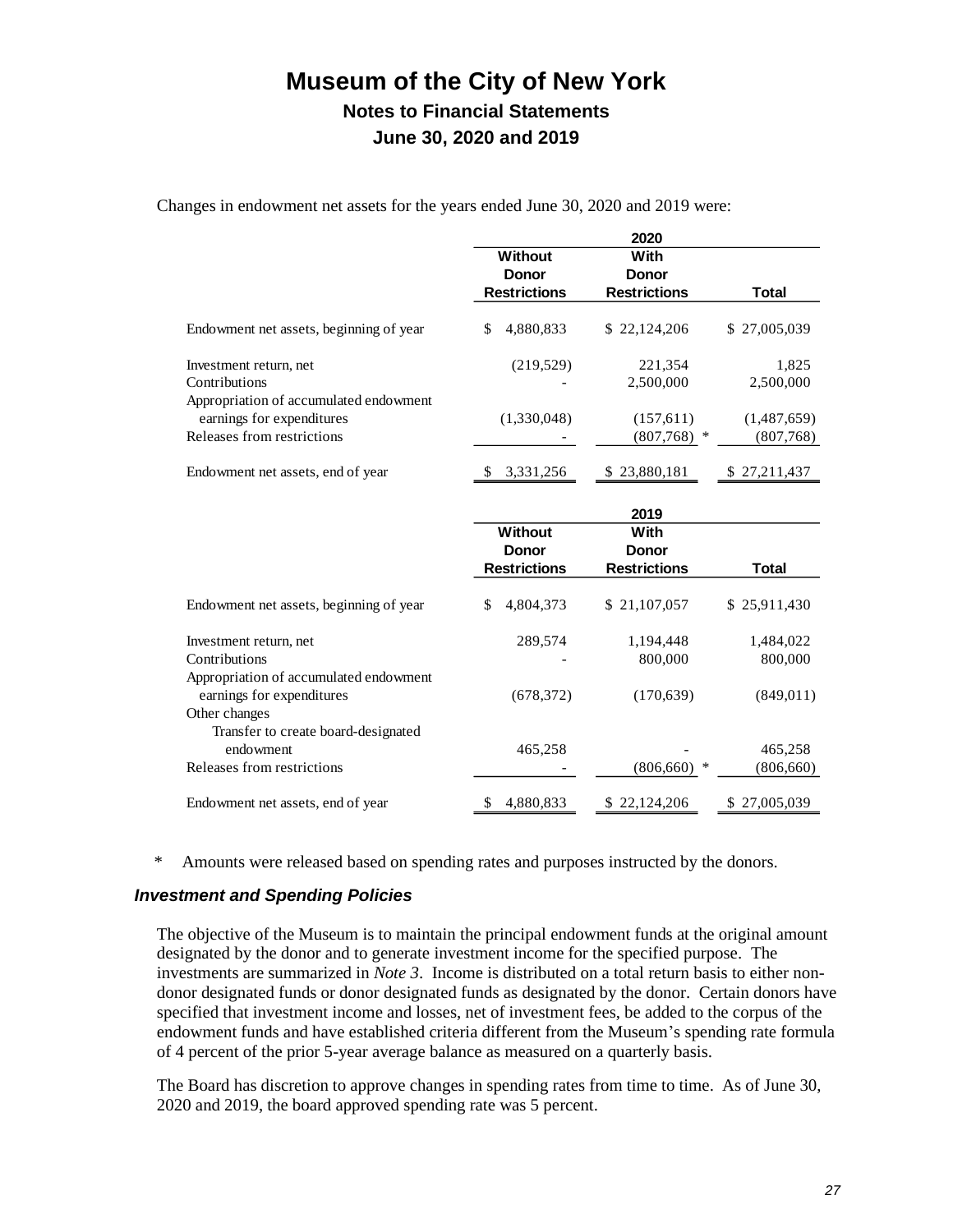#### *Underwater Endowments*

The governing body of the Museum has interpreted NYPMIFA as not requiring the maintenance of purchasing power of the original gift amount contributed to an endowment fund, unless a donor stipulates the contrary. As a result of this interpretation, when reviewing its donor-restricted endowment funds, the Museum considers a fund to be underwater if the fair value of the fund is less than the original value of initial and subsequent gift amounts donated to the fund.

The Museum has interpreted NYPMIFA to permit spending from underwater funds in accordance with the prudent measures required under the law.

At June 30, 2020, a fund with an original gift value of \$2,500,000 (consisting of pledge receivable of \$1,470,000 and invested contributions of \$1,030,000), fair value of \$2,451,692 (consisting of pledge receivable of \$1,470,000 and investments of \$981,692), and deficiency of \$48,308 was reported in net assets with donor restrictions. This deficiency resulted from unfavorable market fluctuations that occurred shortly after investment of new restricted contributions of \$1,030,000.

The Museum has a policy that permits spending from underwater endowment funds depending on the degree to which the fund is underwater, unless otherwise precluded by donor stipulations or laws and regulations. The governing board did not appropriate any expenditures from the underwater endowment fund during the year.

The Museum did not have any underwater endowments at June 30, 2019.

### **Note 13: Expansion**

The City of New York has advised the Museum that they have paid \$368,214 and \$138,258 for the renovation or purchase of equipment in the fiscal years 2020 and 2019, respectively.

These purchases are not included in the financial statements.

### **Note 14: Sale of Collection Material**

In 2020 and 2019, the Museum deaccessioned a collection of books and other items that were determined to be off-mission. The books and other items belonging to the Museum were auctioned in 2020 and 2019. The net proceeds were \$21,002 and \$32,906 in 2020 and 2019, respectively, which are included in other nonoperating revenues on the statements of activities.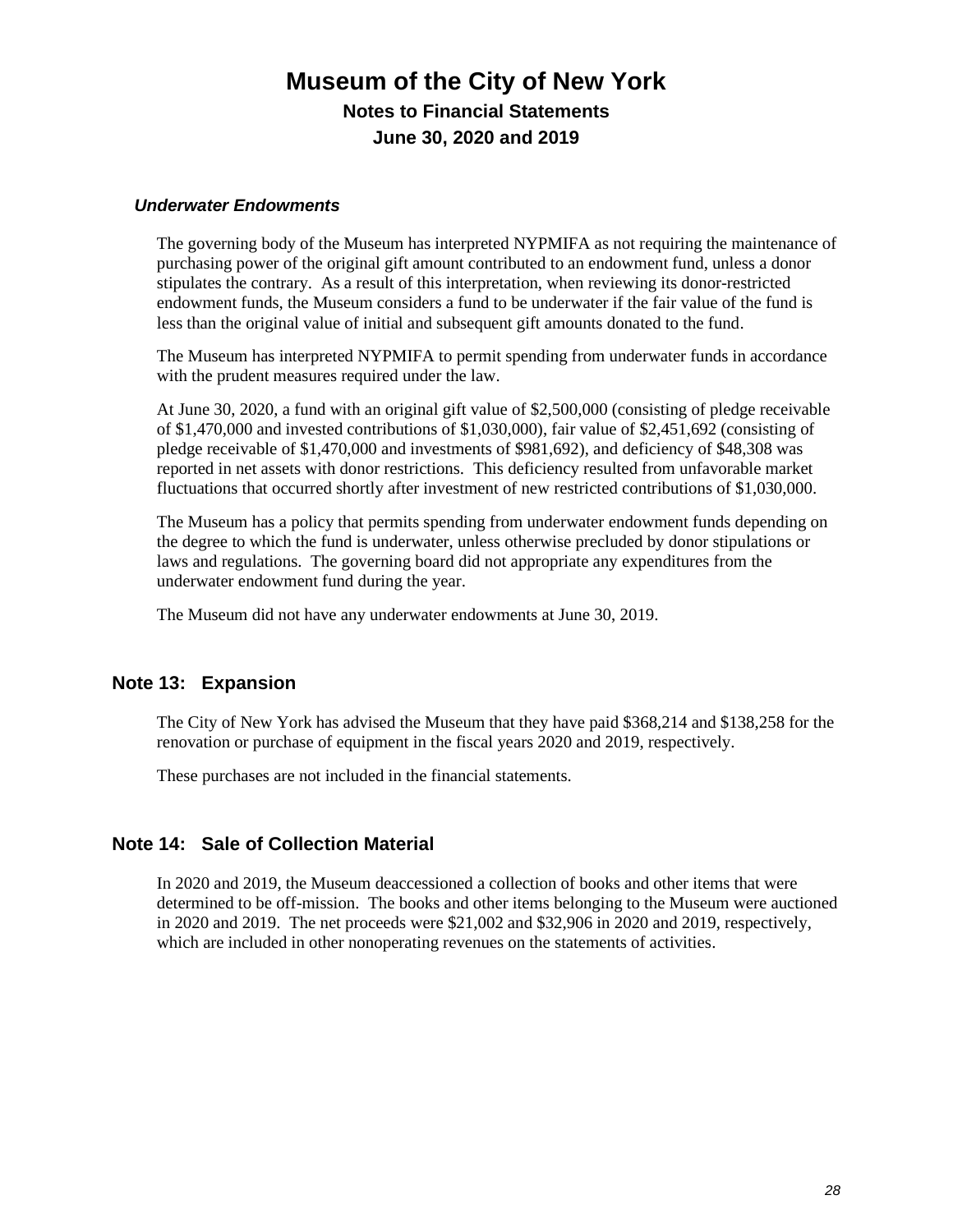### **Note 15: Liquidity and Availability**

Financial assets available for general expenditure, that is, without donor or other restrictions limiting their use, within one year of June 30, 2020 and 2019, comprise the following:

|                                                   | 2020            | 2019            |
|---------------------------------------------------|-----------------|-----------------|
|                                                   |                 |                 |
| Financial assets                                  |                 |                 |
| Cash                                              | \$<br>4,456,571 | \$<br>3,731,882 |
| Investments                                       | 28, 281, 463    | 30,032,323      |
| Contributions and grants receivable, net          | 2,997,582       | 487,274         |
|                                                   |                 |                 |
| Total financial assets                            | 35,735,616      | 34,251,479      |
| Donor-imposed restrictions                        |                 |                 |
| Purpose and time restricted                       | (3,112,650)     | (3,112,800)     |
| Perpetual in nature                               | (23,817,060)    | (21,879,168)    |
| Net financial assets after                        |                 |                 |
| donor-imposed restrictions                        | 8,805,906       | 9,259,511       |
| Internal designations                             |                 |                 |
| Board-designated endowment                        | (3,331,256)     | (4,880,833)     |
| Financial assets available to meet cash needs for |                 |                 |
| general expenditures within one year              | 5,474,650<br>S. | 4,378,678       |

The Museum's endowment funds consist of donor-restricted endowments and funds designated by the board as endowments. Income from donor-restricted endowments is restricted for specific purposes, with the exception of the amounts available for general use. Donor-restricted endowment funds are not available for general expenditure.

The board-designated endowment is subject to an annual spending rate of five percent as described in *Note 12*. Although the Museum does not intend to spend from this board-designated endowment (other than amounts appropriated for general expenditure as part of the Board's annual budget approval and appropriation), these amounts could be made available if necessary.

The Museum manages its liquidity and reserves following three guiding principles: operating within a prudent range of financial soundness and stability, maintaining adequate liquid assets to fund near-term operating needs and maintaining sufficient reserves to provide reasonable assurance that long-term obligations will be discharged.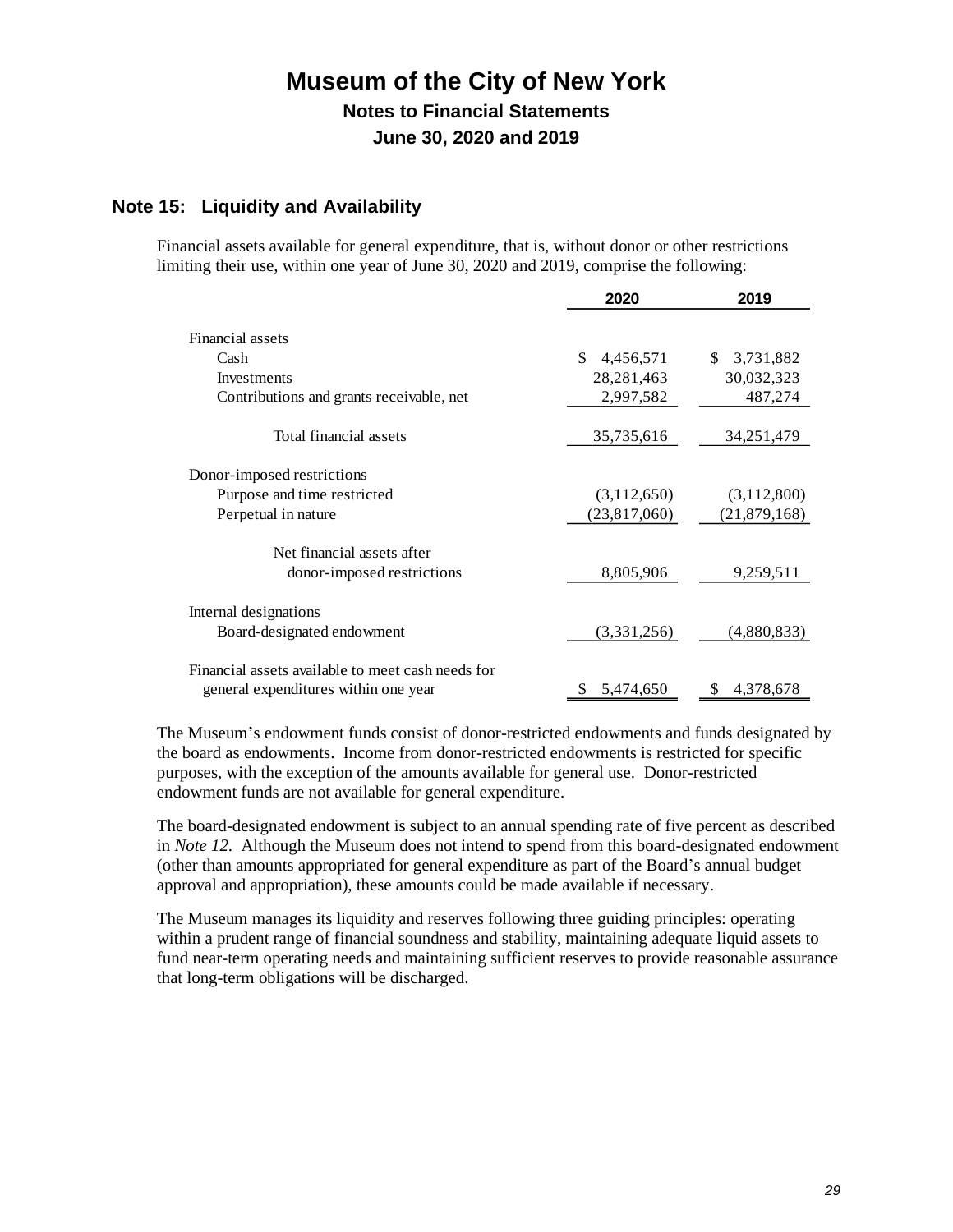#### **Note 16: Significant Estimates and Concentrations**

Accounting principles generally accepted in the United States of America require disclosure of certain significant estimates and current vulnerabilities due to certain concentrations. Those matters include the following:

#### *Contributions and Grants*

Approximately 47 percent and 25 percent of all contributions and grants were received from two and one donor(s)/grantor(s) in 2020 and 2019, respectively. In addition, approximately 66 percent and 72 percent of all contributions and grants receivable as of June 30, 2020 and 2019 were due from two and three donors/grantors, respectively.

#### *Investments*

The Museum invests in various investment securities. Investment securities are exposed to various risks such as interest rate, market and credit risks. Due to the level of risk associated with certain investment securities, it is at least reasonably possible that changes in the values of investment securities will occur in the near-term and that such change could materially affect the amounts reported in the accompanying statements of financial position.

#### *Economic Uncertainty*

As a result of the spread of the COVID-19 coronavirus, economic uncertainties have arisen which may negatively affect the financial position, changes in net assets and cash flows of the Museum. The duration of these uncertainties and the ultimate financial effects cannot be reasonably estimated at this time.

# **Note 17: Future Changes in Accounting Principles**

#### *Accounting for Leases*

The Financial Accounting Standards Board amended its standard related to the accounting for leases. Under the new standard, lessees will now be required to recognize substantially all leases on the statements of financial position as both a right-of-use asset and a liability. The standard has two types of leases for statements of activities recognition purposes: operating leases and finance leases. Operating leases will result in the recognition of a single lease expense on a straight-line basis over the lease term similar to the treatment for operating leases under existing standards. Finance leases will result in an accelerated expense similar to the accounting for capital leases under existing standards. The determination of lease classification as operating or finance will be done in a manner similar to existing standards. The new standard also contains amended guidance regarding the identification of embedded leases in service contracts and the identification of lease and nonlease components in an arrangement. The new standard is effective for annual periods beginning after December 15, 2021, and any interim periods within annual reporting periods that begin after December 15, 2022. The Museum is evaluating the effect the standard will have on the financial statements; however, the standard is expected to have a material effect on the financial statements due to the recognition of additional assets and liabilities for operating leases.